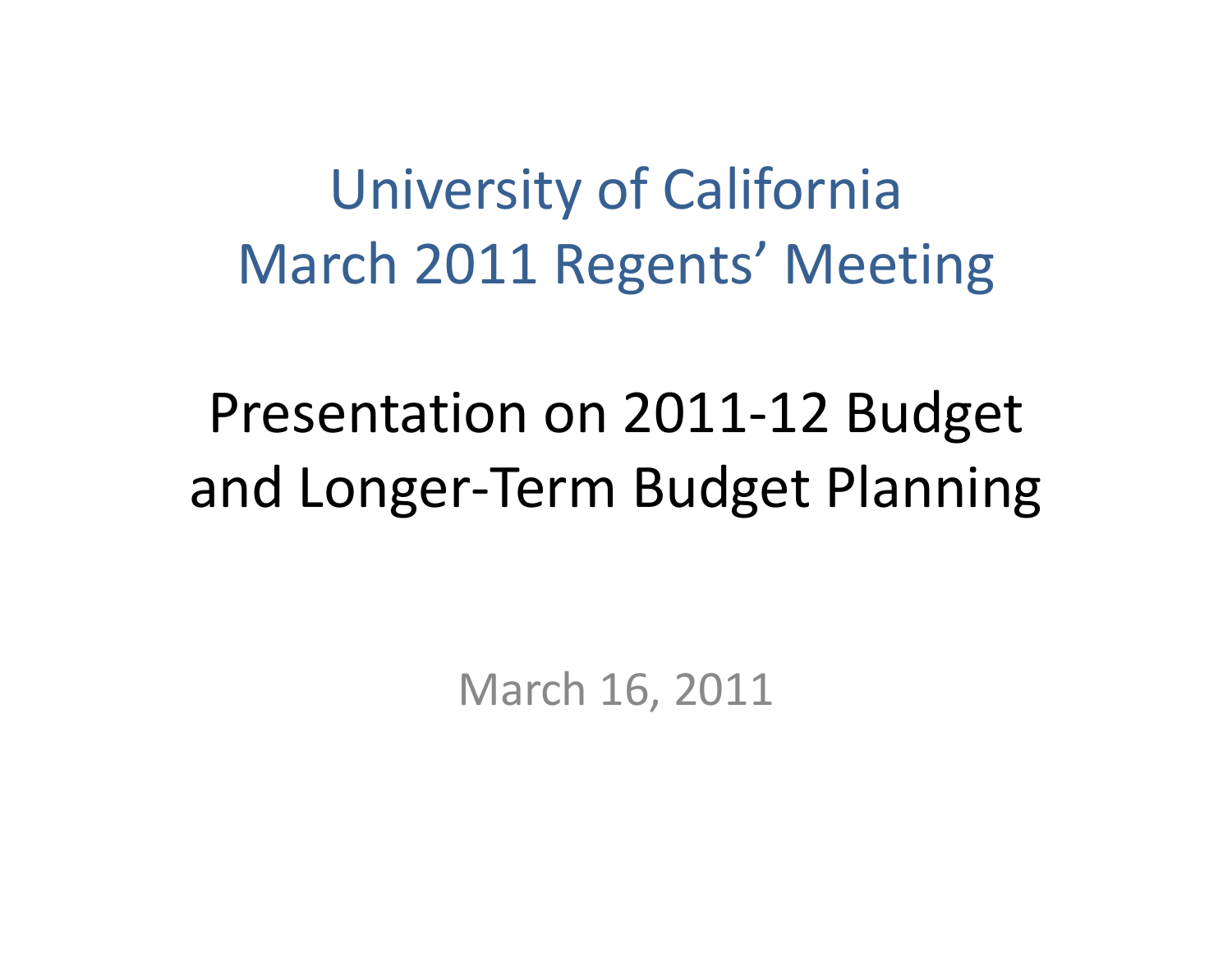## Today's Discussion

- Update on the State Budget Process
- Campus Processes and Options for 2011‐12
- Systemwide Actions
- Balance Sheet Strategies
- The Long‐term Problem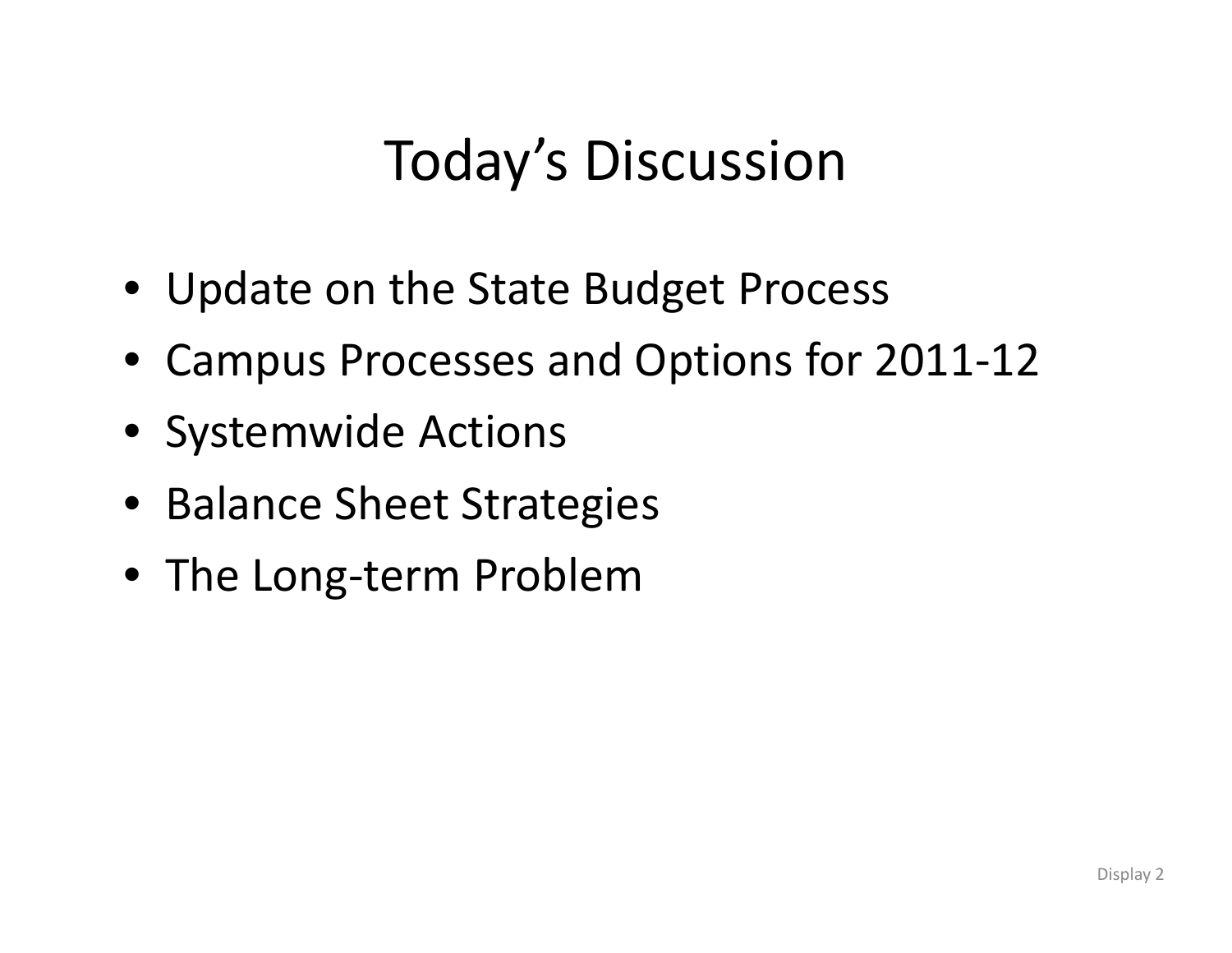### Bottom Line

- Failure to bridge funding gap threatens:
	- Quality
	- Access
	- –Affordability
- Key Levers:
	- –— State Support
	- Enrollment
	- Tuition and Financial Aid
	- People, Programs, and Services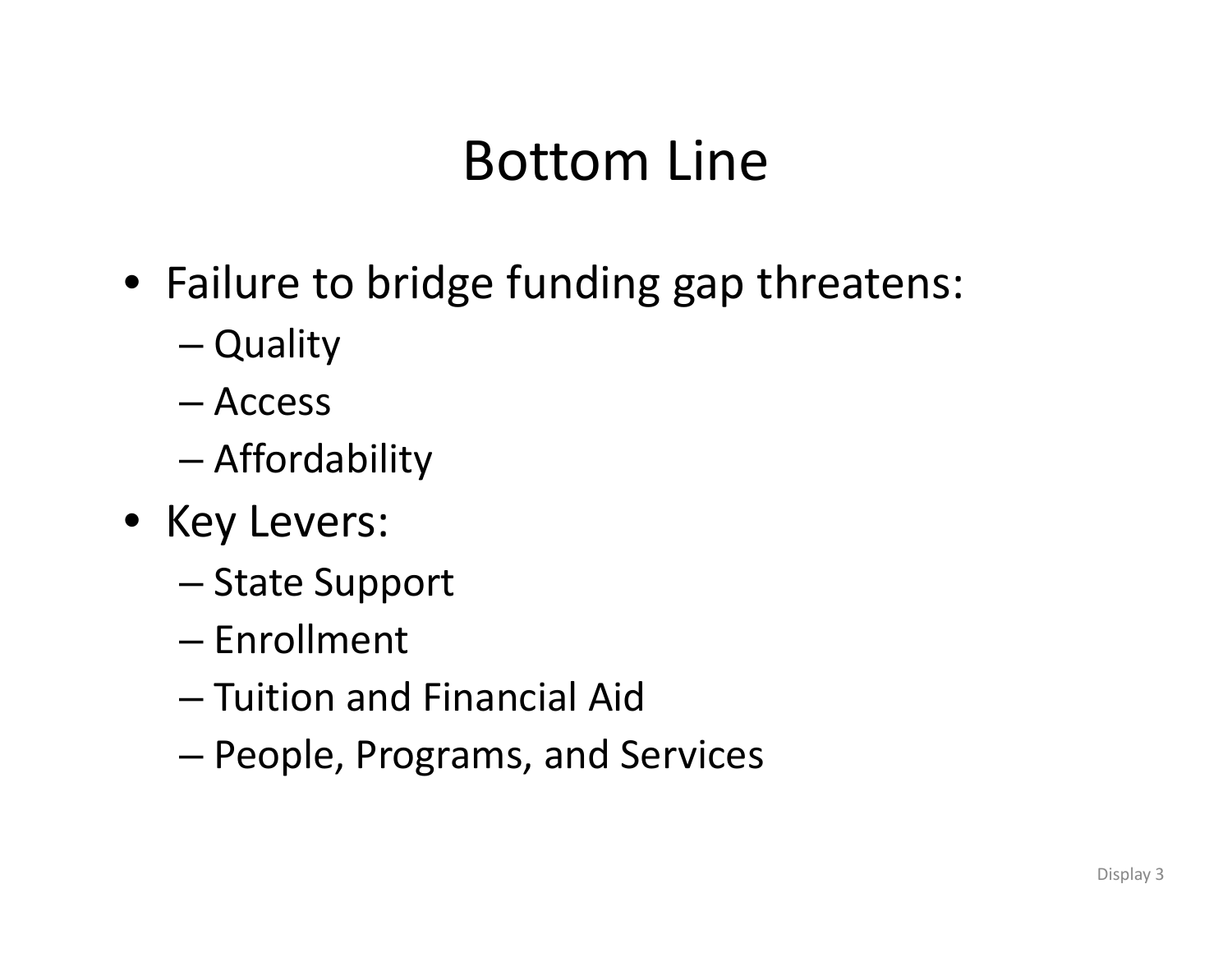## Decline in Spending Per Student

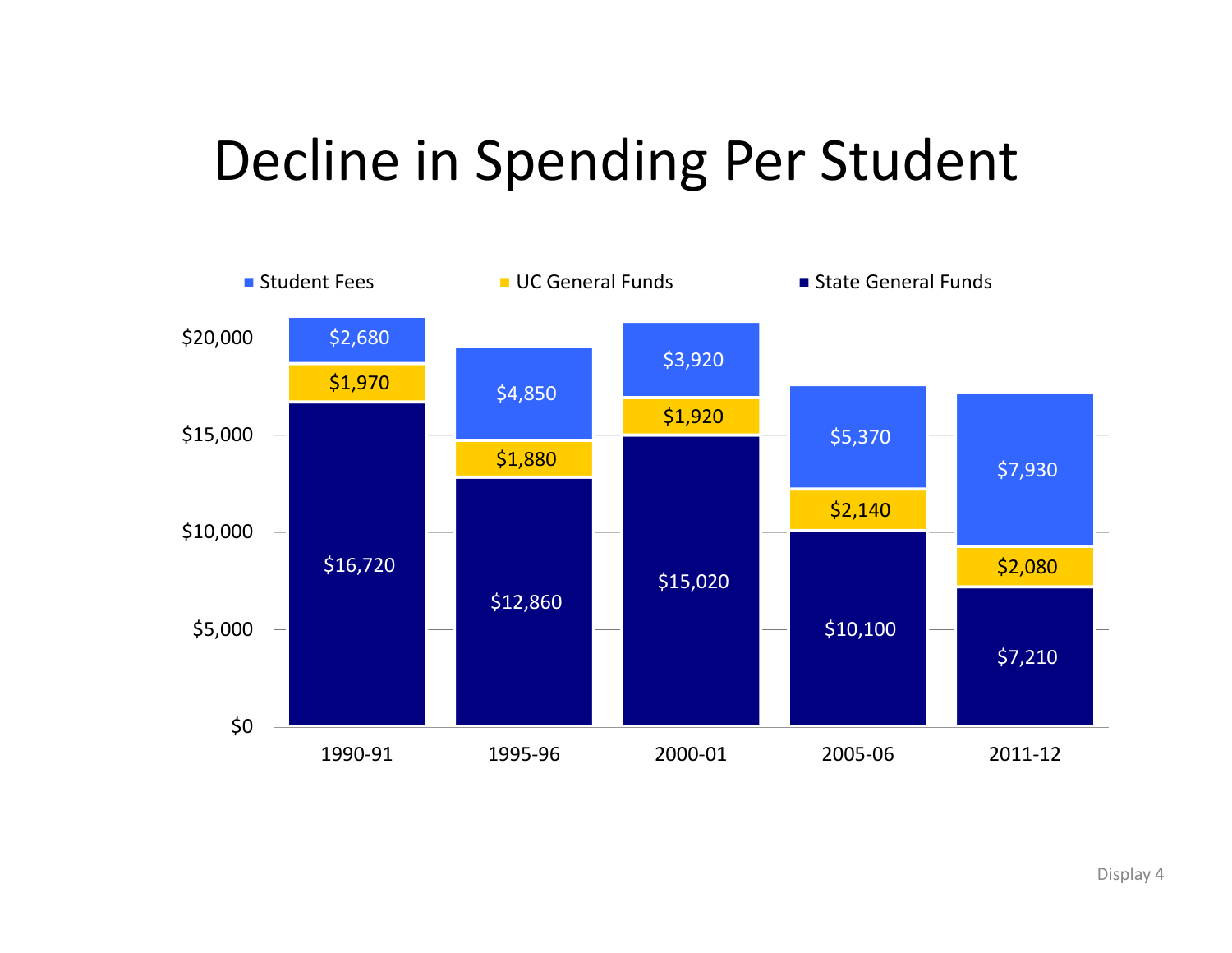### State Budget Update

#### Budget Conference Committee Approved

- State spending reductions \$12.5 B
- Assumed General Fund tax revenues \$12.0 B
- Funding transfers \$3.0 B
- 2011-12 State budget reserve \$840 M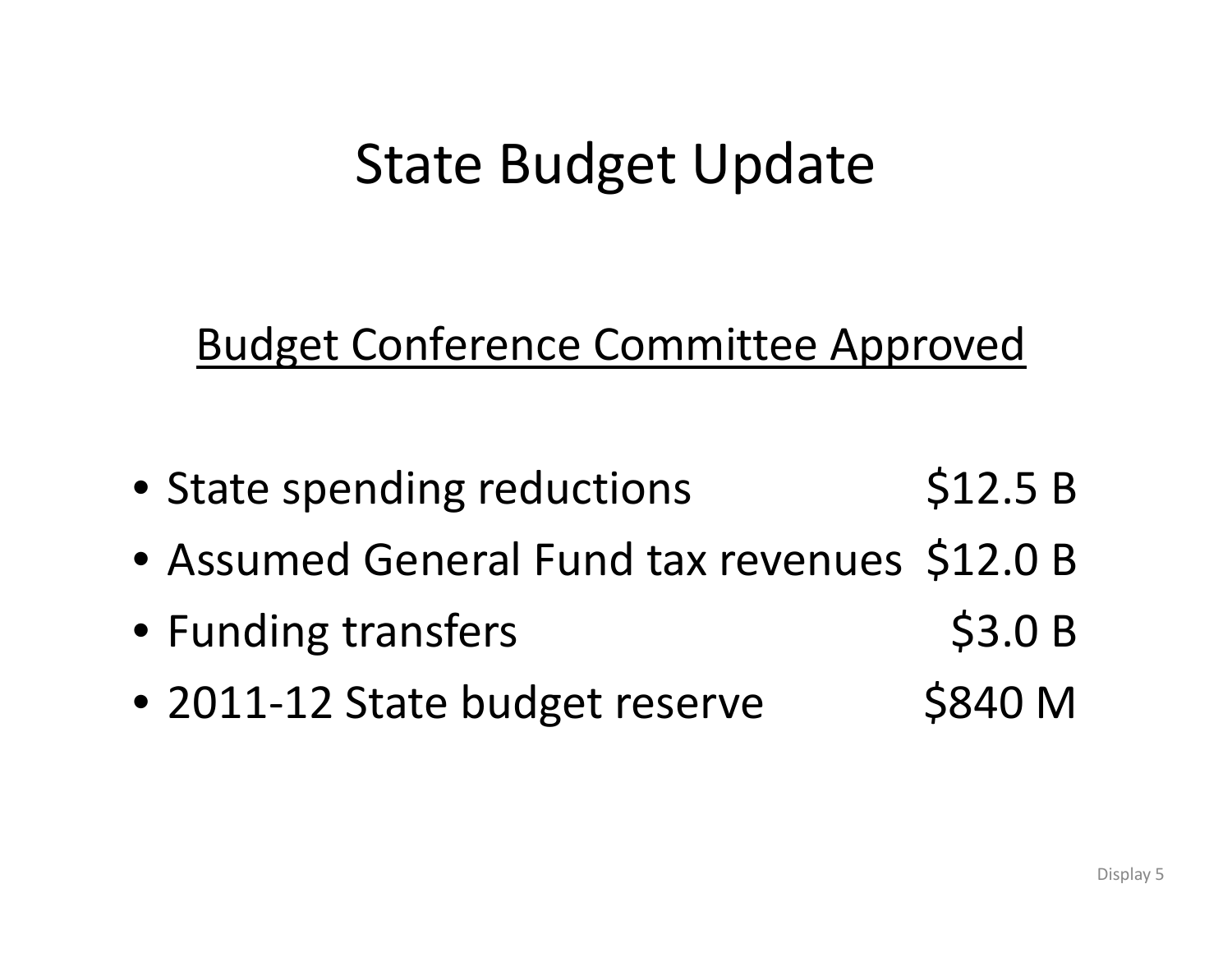## State Actions Affecting UC

- \$500 million reduction for UC may represent best‐case scenario
- \$3 million redirection of funds to AFSCME
- \$9.3 million for capital equipment
- Trailer bill language:
	- –— Report by June 1, 2011: Regents' Budget Options
	- – State‐supported enrollment target: 209,977 FTE students
	- –— Report by September 1, 2012: Implemented Budget Solutions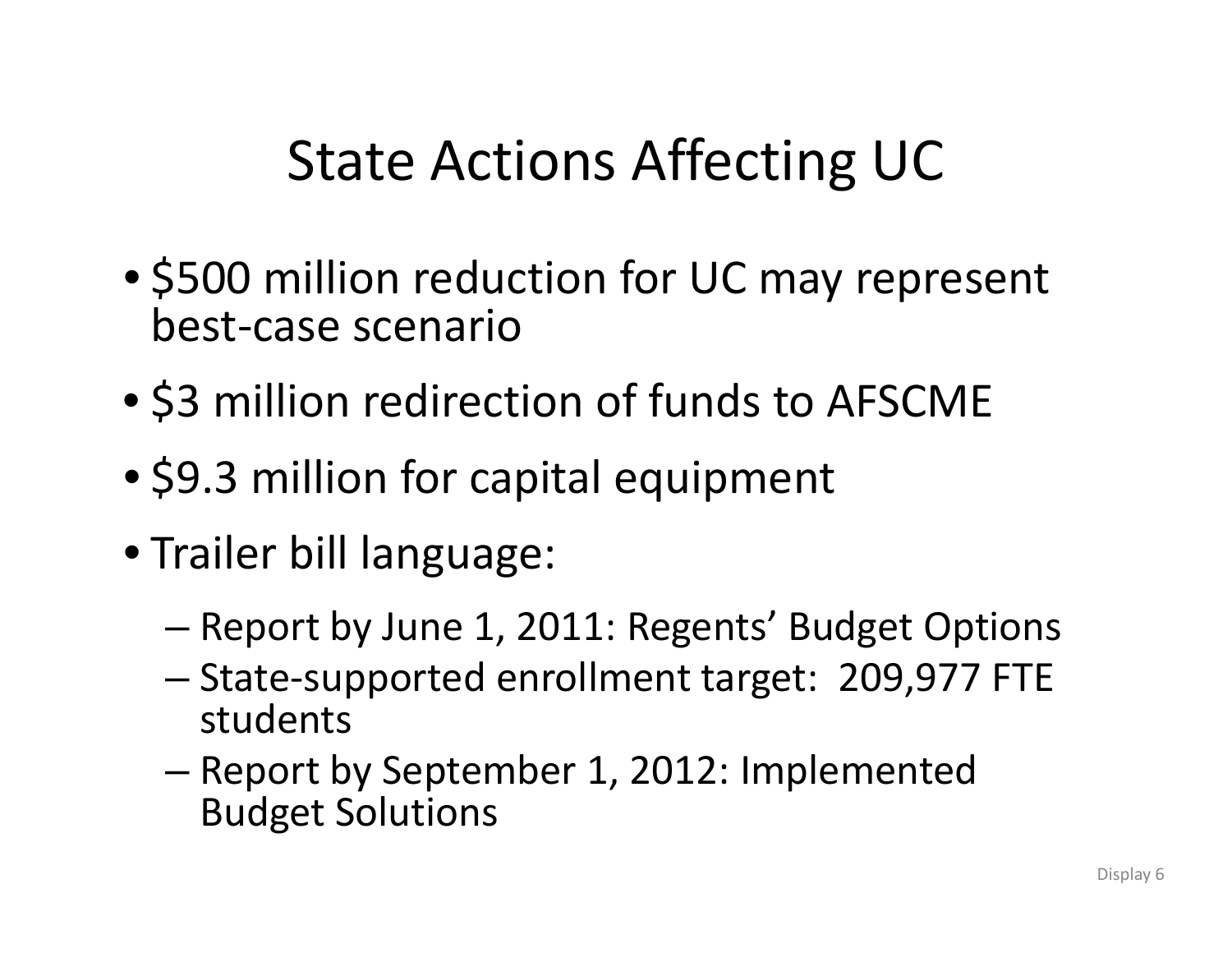#### State Actions on Cal Grants

- Financial Aid Grant Programs \$1.6 B
- Governor's Budget G.F. to F.F. Shift \$946.8 M
- Conference Committee Action \$285.3 M
	- –Annual Income Verification ‐ \$100 Million
	- New Student Default Risk Index ‐ \$24 Million
	- Reporting Data on Completion and Job Placement Rates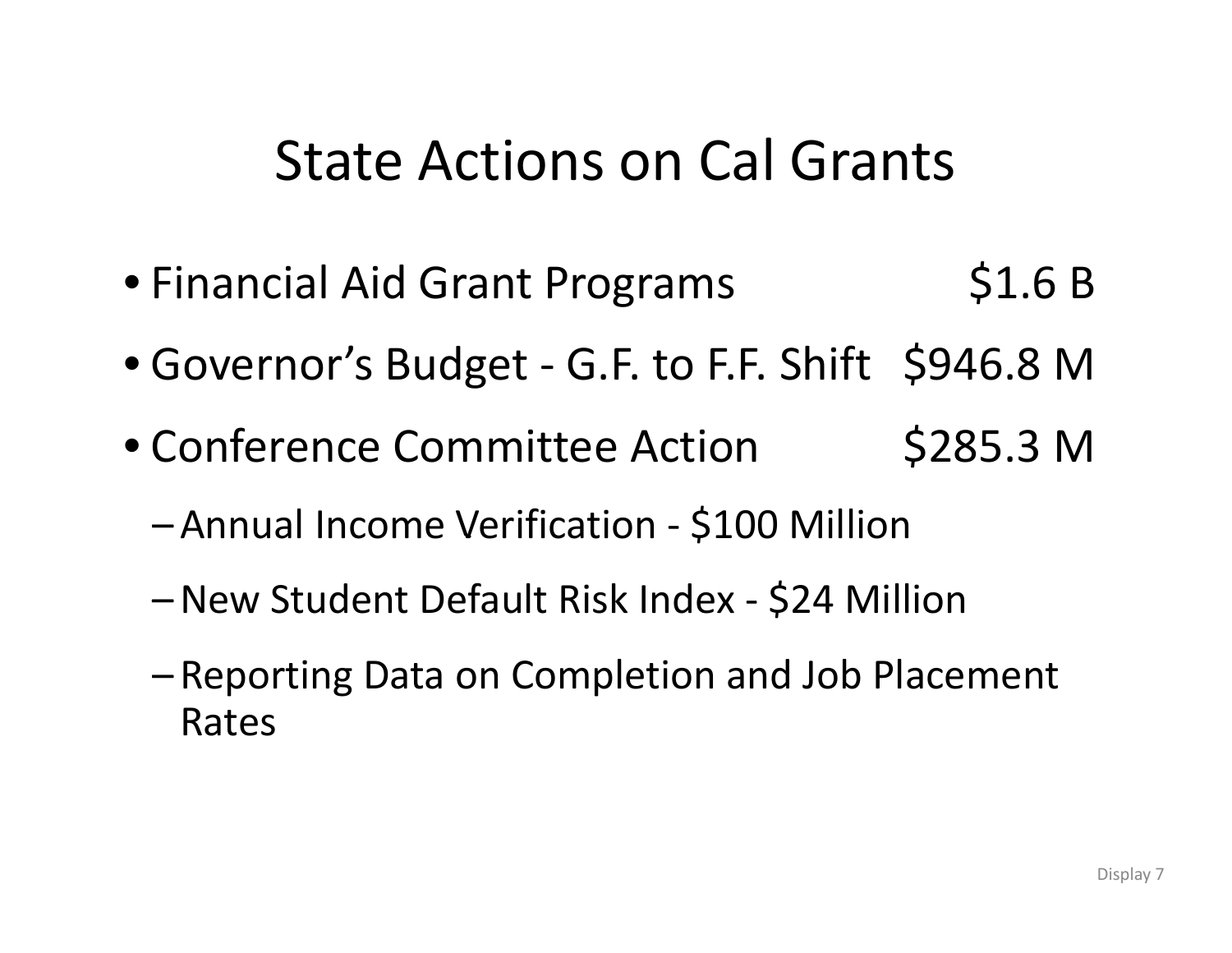#### 2011‐12 UC Budget Pressures

- State Budget Reduction \$500.0 M
- Cost Increases \$362.5 M
- Total

\$862.5 M

- Uncertainty of voter approval for tax initiative
- Uncertainty of cuts to UC budget if the tax initiative fails
- Need for long‐term fiscal stability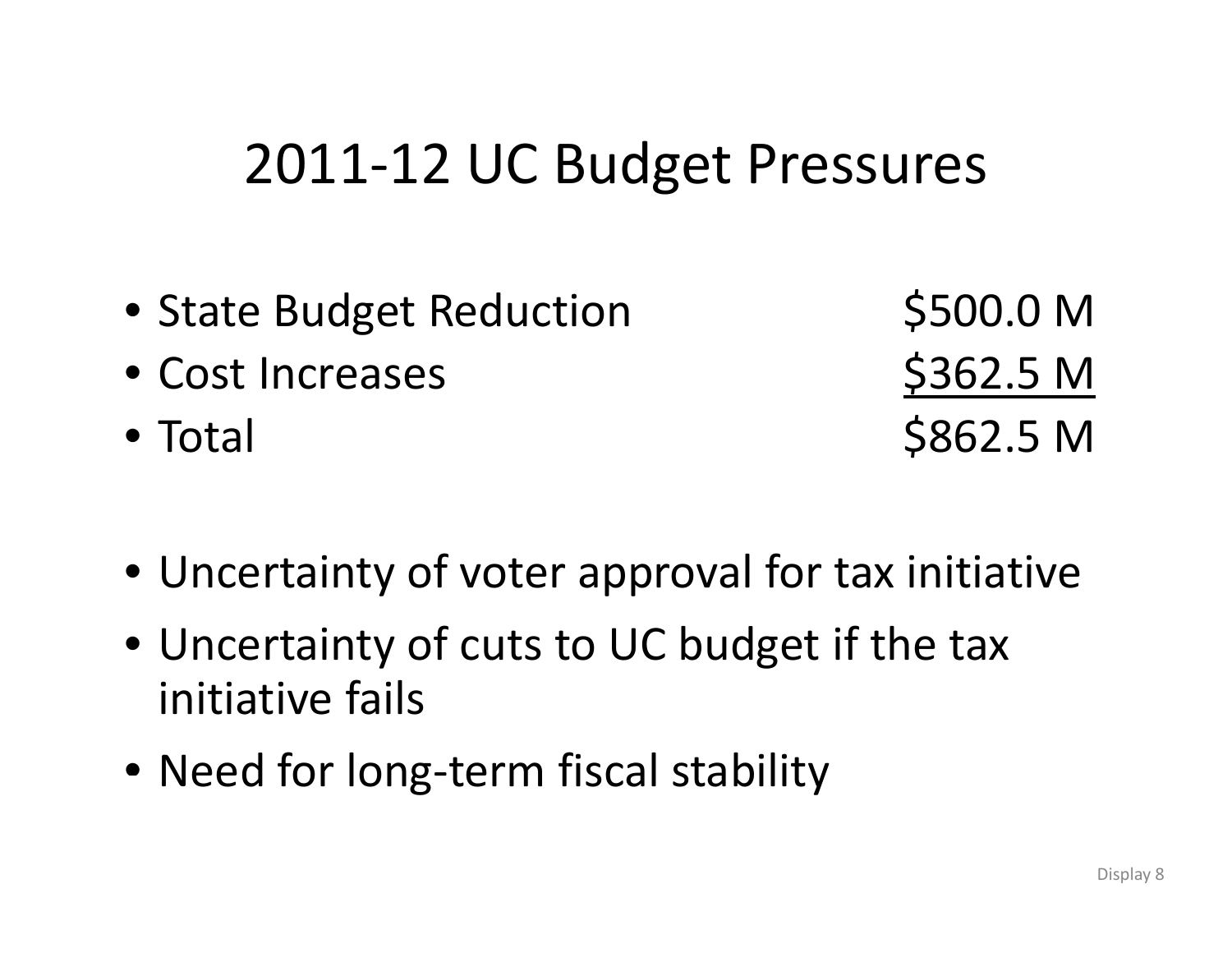#### 2011‐12 UC Budget Gap



Dollars in**n millions.** Display 9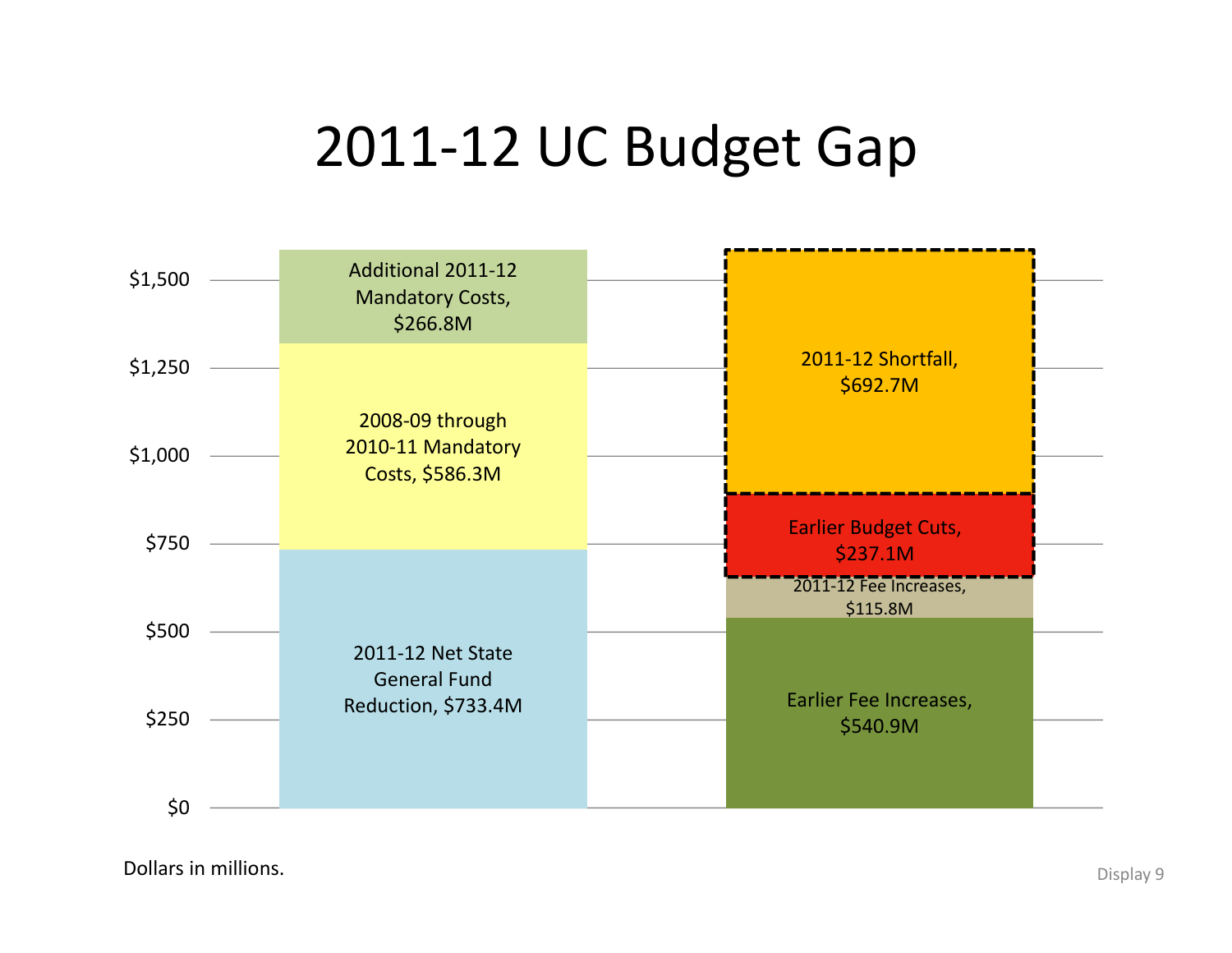#### Selected Systemwide <u>Options</u> for 2011-12

- Deferral of salary increases
- Furloughs
- Deferral of UCRP contribution increases
- Health benefit cost reductions
- Debt restructuring
- Additional tuition increases
- Enrollment reductions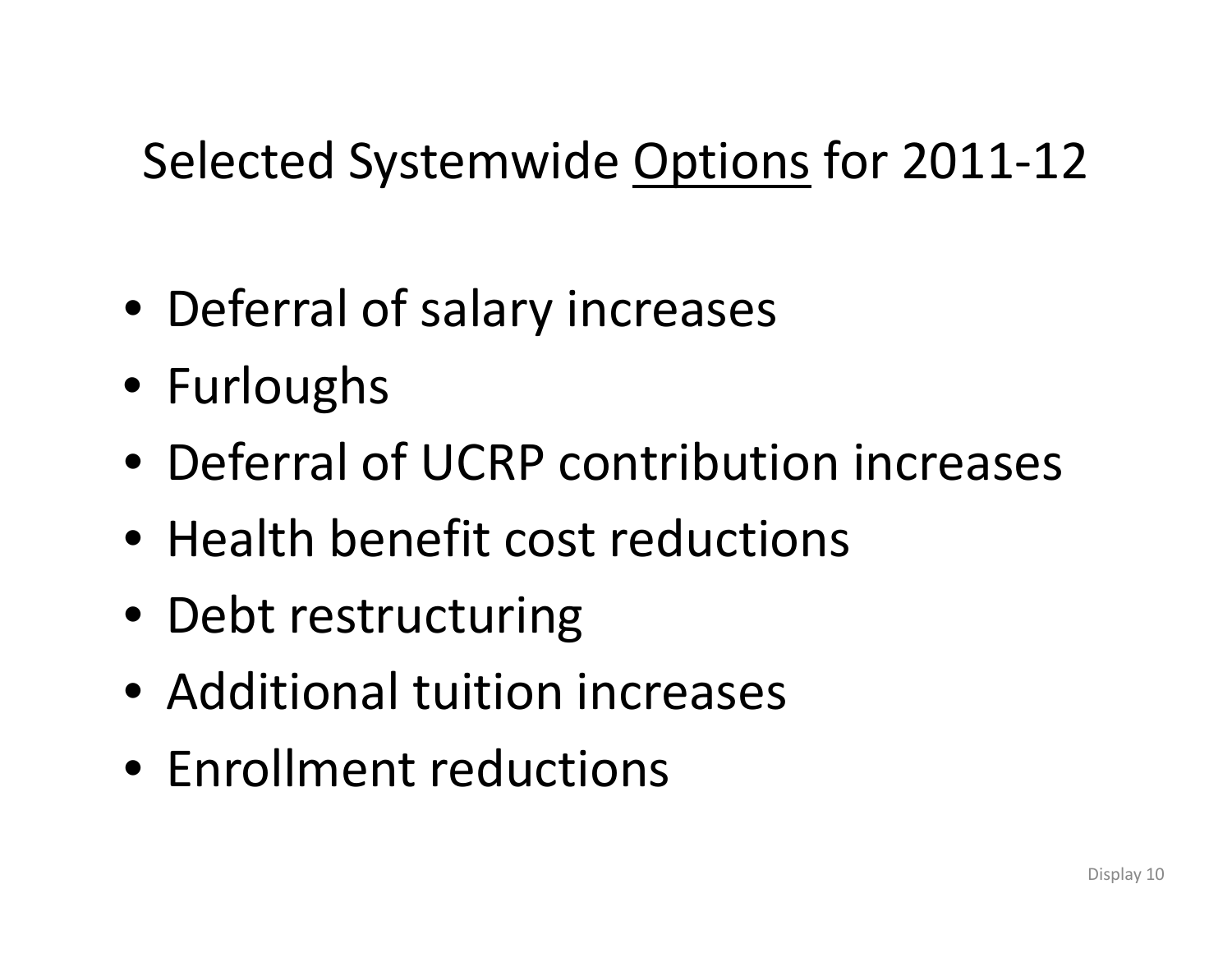### Campus Actions Since 2007‐08

- More than 4,400 layoffs, more anticipated
- More than 3,700 positions are unfilled or have been eliminated
- About \$155 million has been saved from programs consolidated/eliminated
- Academic and administrative units have been assigned cuts generally ranging from 6% to 35%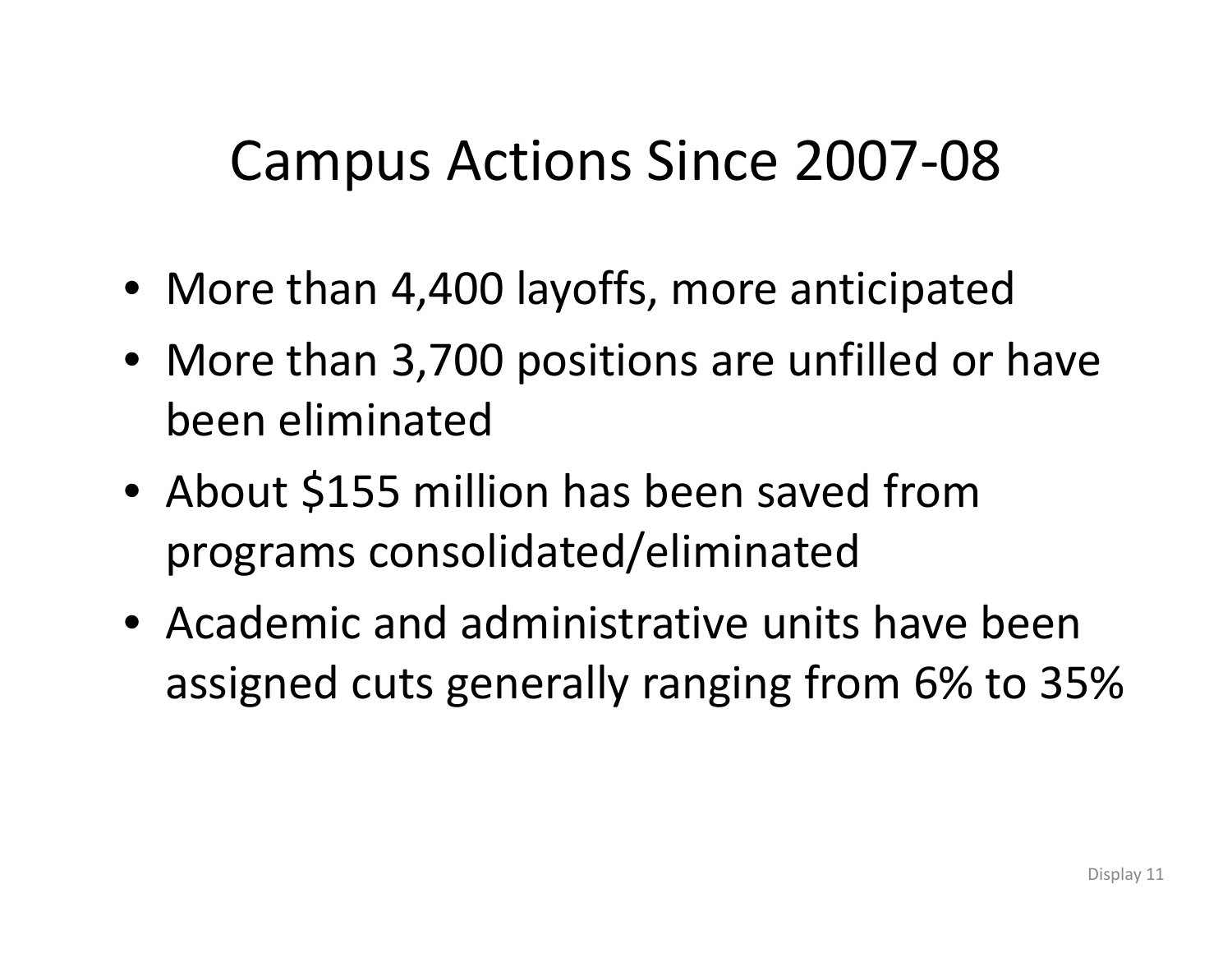### Systemwide versus Campus Solutions

|                                                                                                                     | 2009-10 | $2010 - 11*$ | 2011-12 |
|---------------------------------------------------------------------------------------------------------------------|---------|--------------|---------|
| <b>Systemwide Solutions</b><br>• Tuition and Fee Increases<br>• Salary Reductions/Furloughs<br>• Debt Restructuring | 53%     | 72%          | 41%     |
| <b>Campus Solutions</b><br>• Layoffs/Position Eliminations<br>• Deferred Hiring<br>• Other Solutions                | 47%     | 28%          | 59%     |

\* Net of new and restored State funding.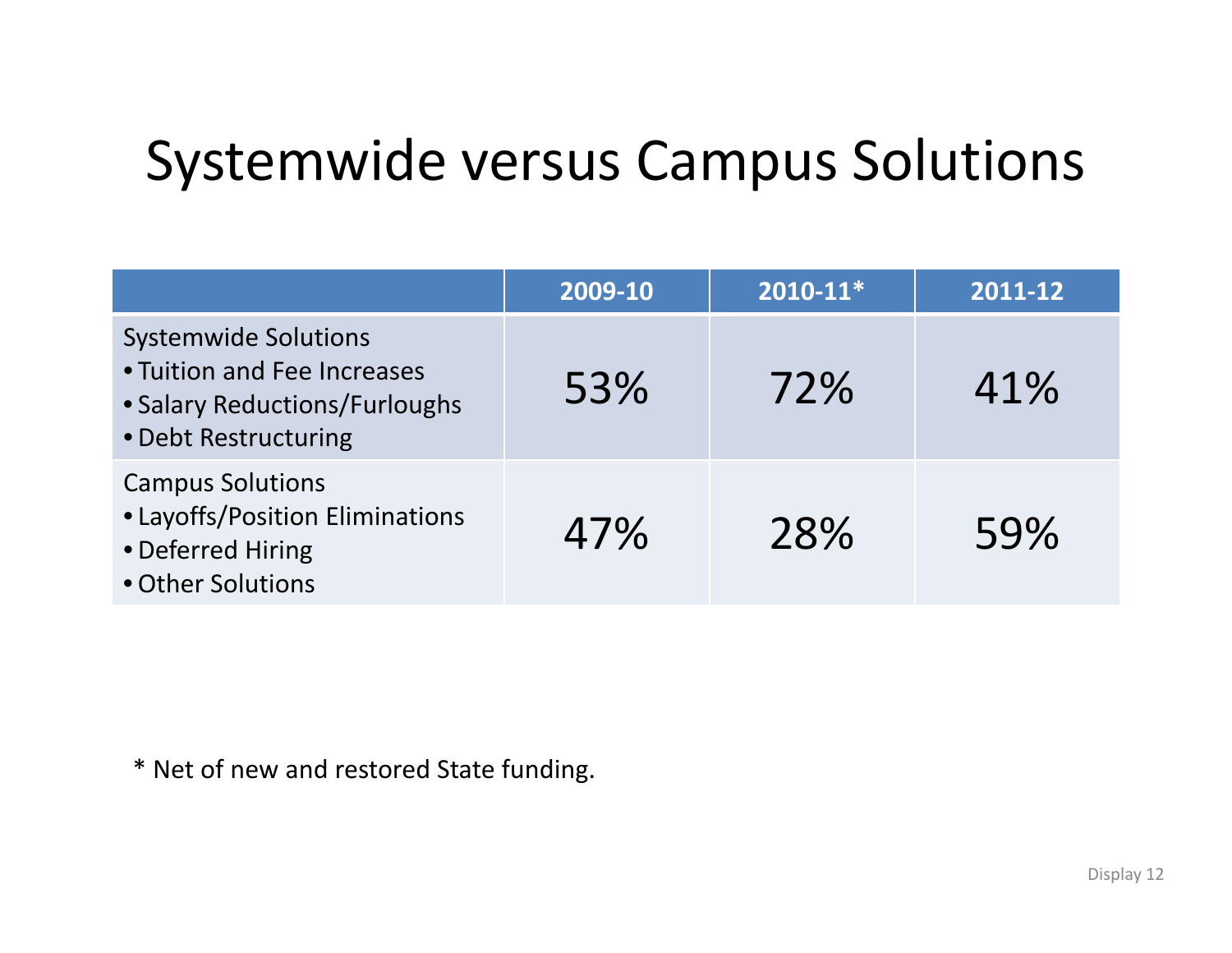## Campus Options and Plans for 2011‐12

All campuses are:

- • Allocating disproportionate cuts to administration to reduce impact on academic programs
- $\bullet$  Taking some temporary measures and planning to implement permanent cuts over two or more years
- $\bullet$ Planning to increase nonresident enrollment
- $\bullet$ • Deferring faculty hiring
- $\bullet$  Engaging in significant efforts to generate administrative efficiencies:
	- Implementing shared service centers to consolidate administrative functions
	- Participating in the Statewide Energy Partnership program to promote energy conservation
	- Curtailing hiring of staff, reducing travel, and deferring equipment purchases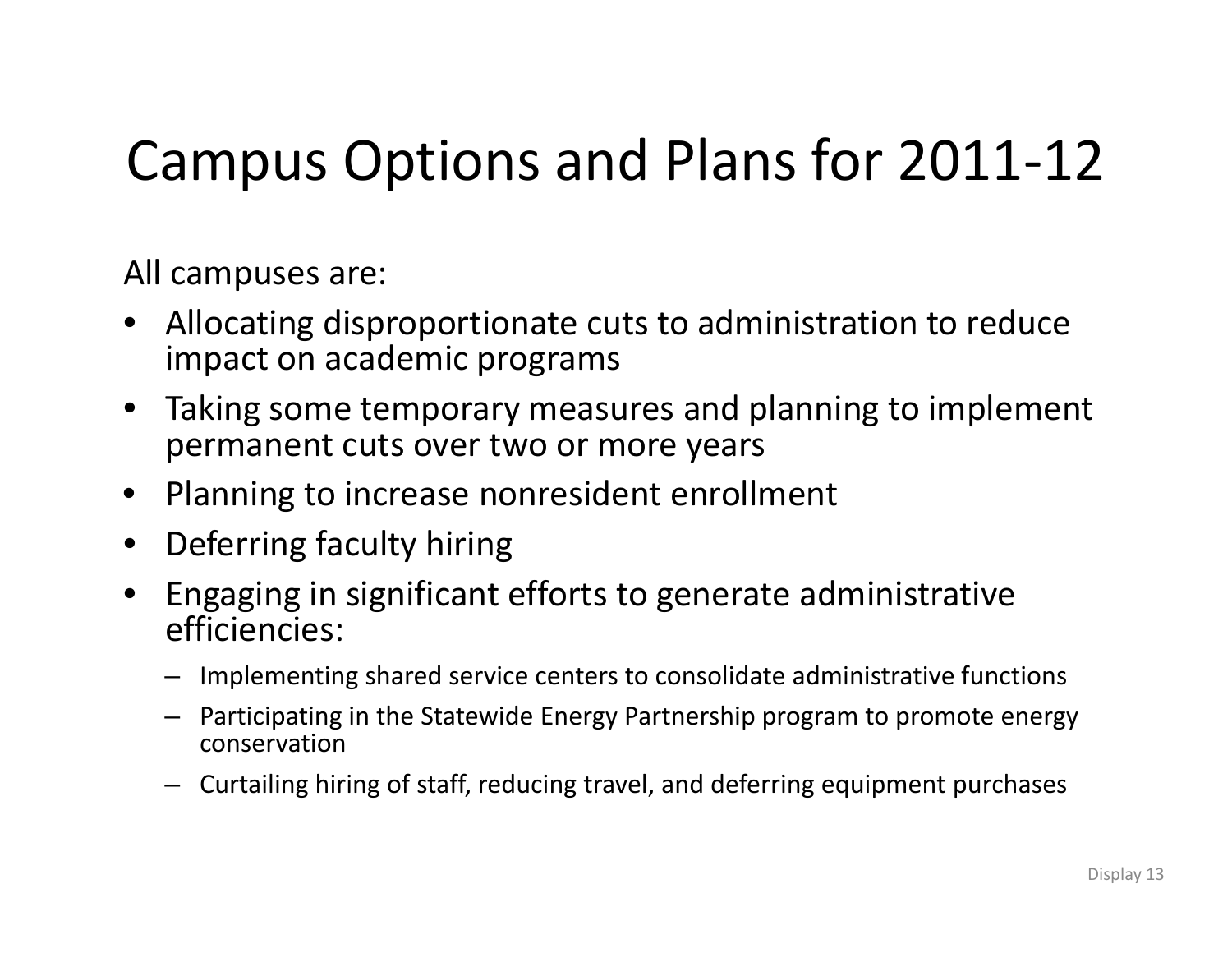# Campus Challenges

- Chancellor George Blumenthal
- Chancellor Michael Drake
- Chancellor Robert Birgeneau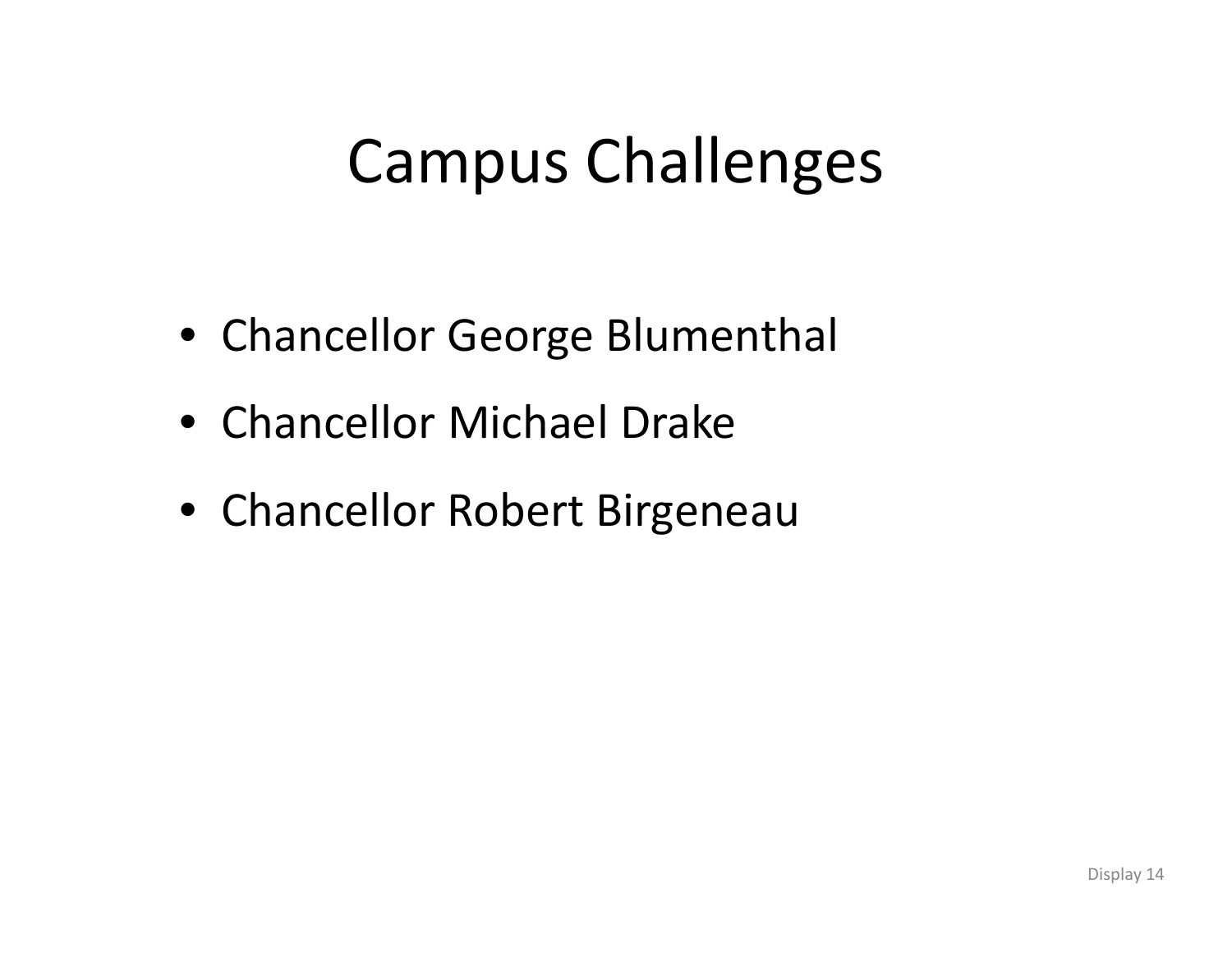## Redefined UCOP‐Campus Relationship

- Return centrally ‐held funds to campuses
- Allow campuses to retain all revenues generated on campuses
- Support UCOP through <sup>a</sup> low, broad‐based assessment on campuses
- Reduce impact of the campus assessment by:
	- –Broadening campus expenditure base
	- Lowering UCOP budgets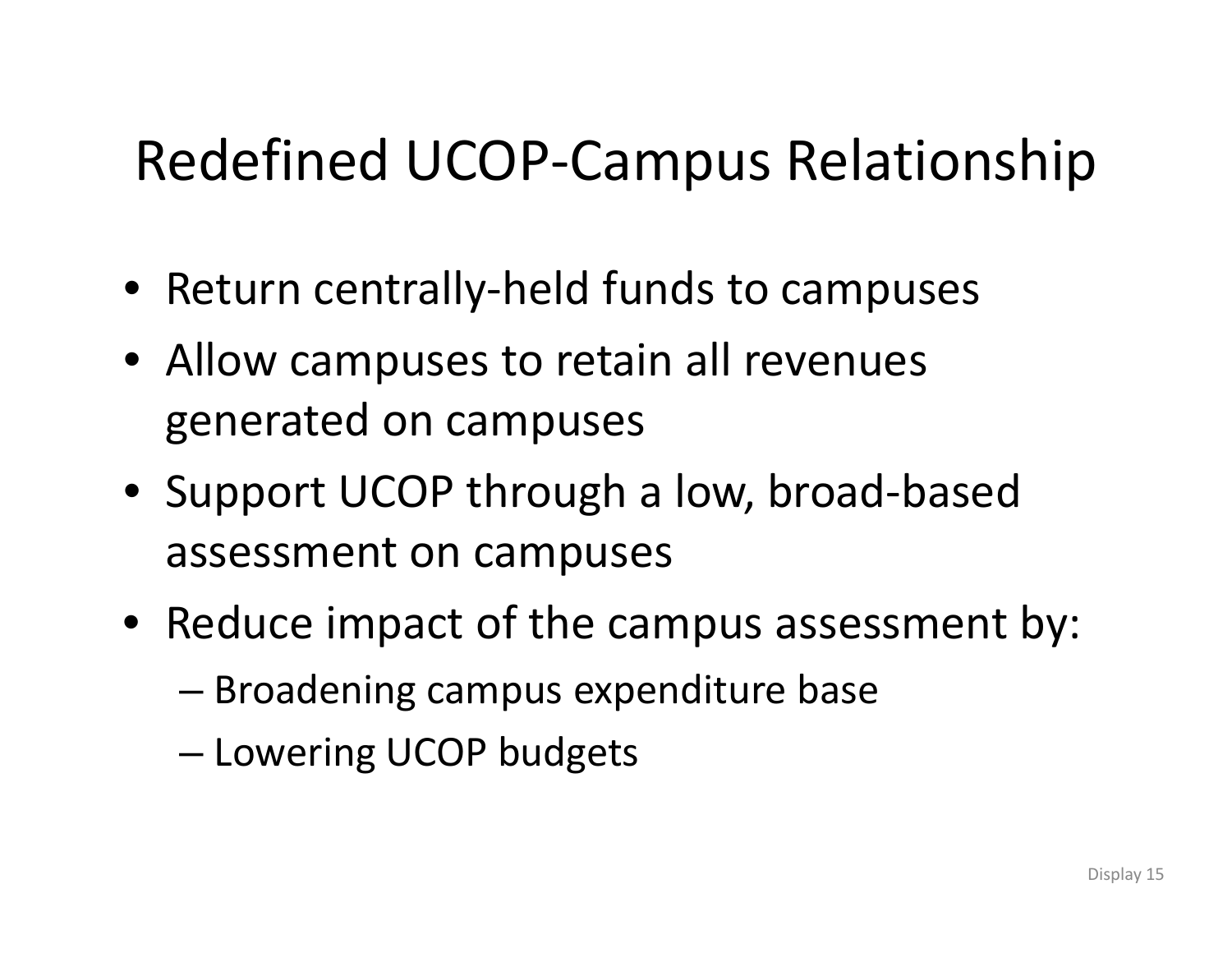# Redefined UCOP‐Campus Relationship (continued)

- Maintain funding at UCOP for activities that:
	- Provide valuable central services
	- – Achieve economies of scale, both in administrative and academic sectors
	- Provide "common good" benefits for system
- Include all activities as UCOP budget items
	- Ensure transparency
	- Allow for campus and Regental deliberation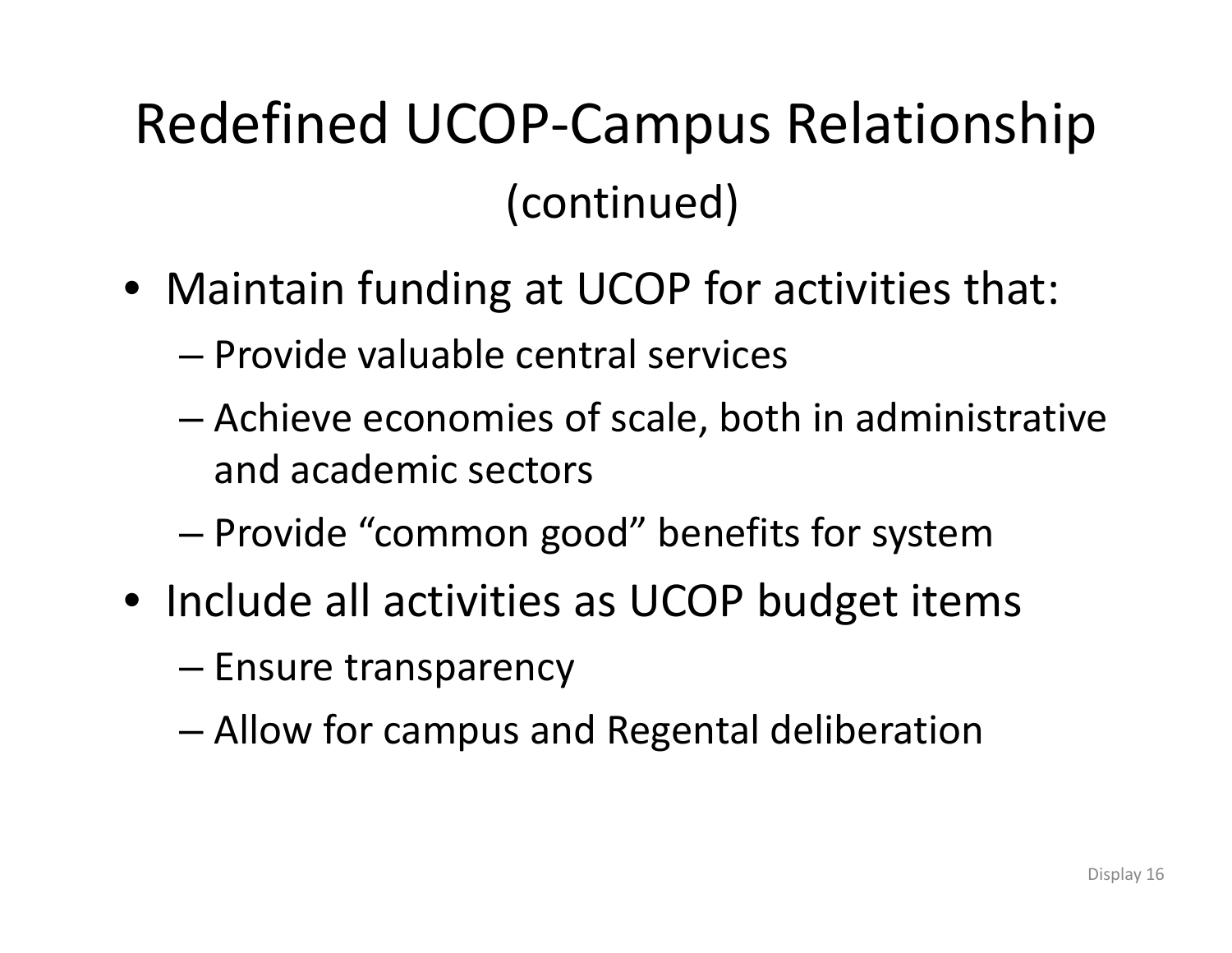## Impact of Proposed Changes

- In 2011‐12, reduce UCOP budget by \$50M (17%)
	- – This reduction comes on top of an additional \$55M in cuts since 2007‐08
- Reduce other systemwide initiatives by \$30M
- Combined effort reduces campus impact of State funding reduction from \$500M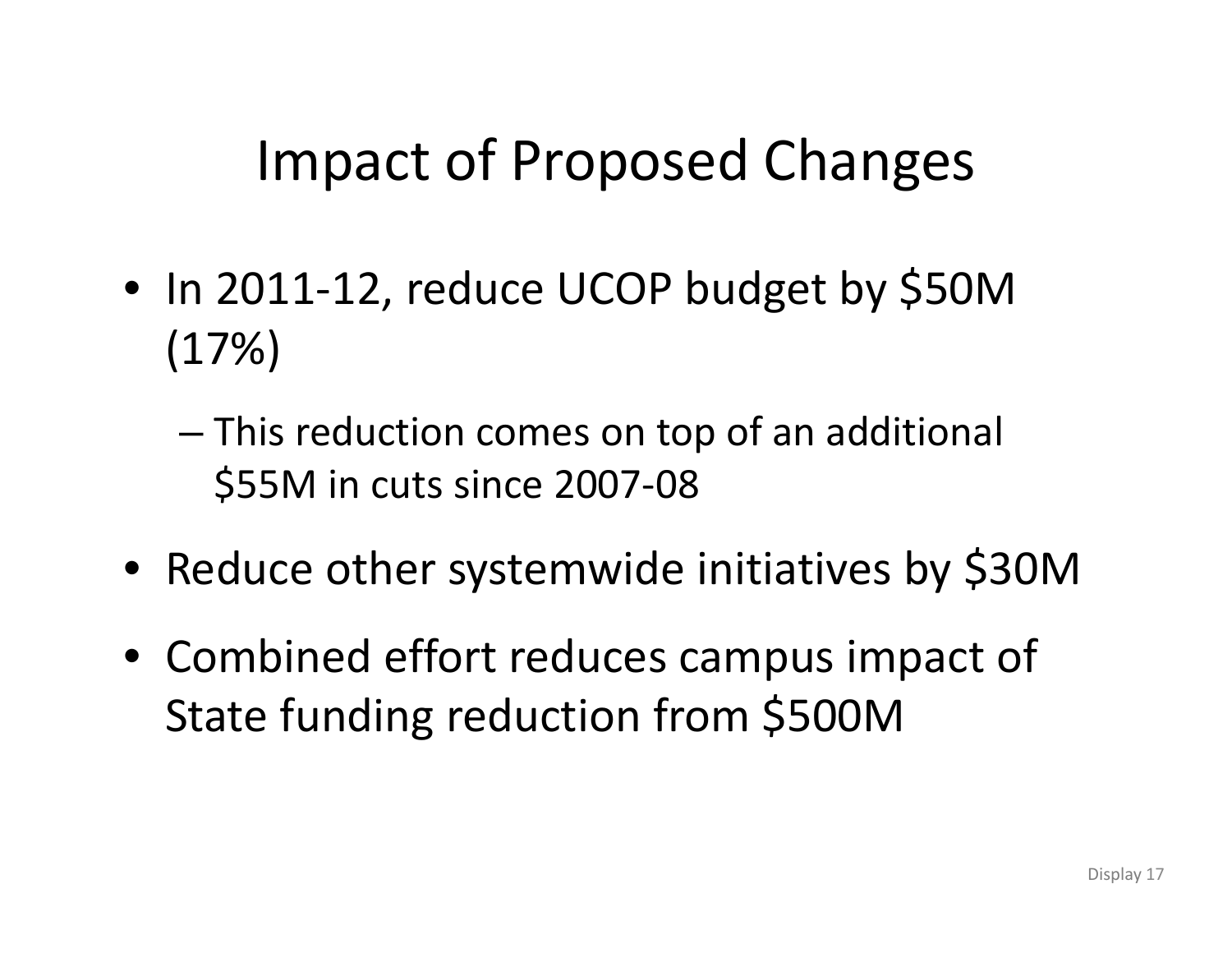#### Balance Sheet Initiatives

#### **WHY?**

- Total assets in excess of \$45 billion
- Size is considerable advantage
- Use strength to generate benefits



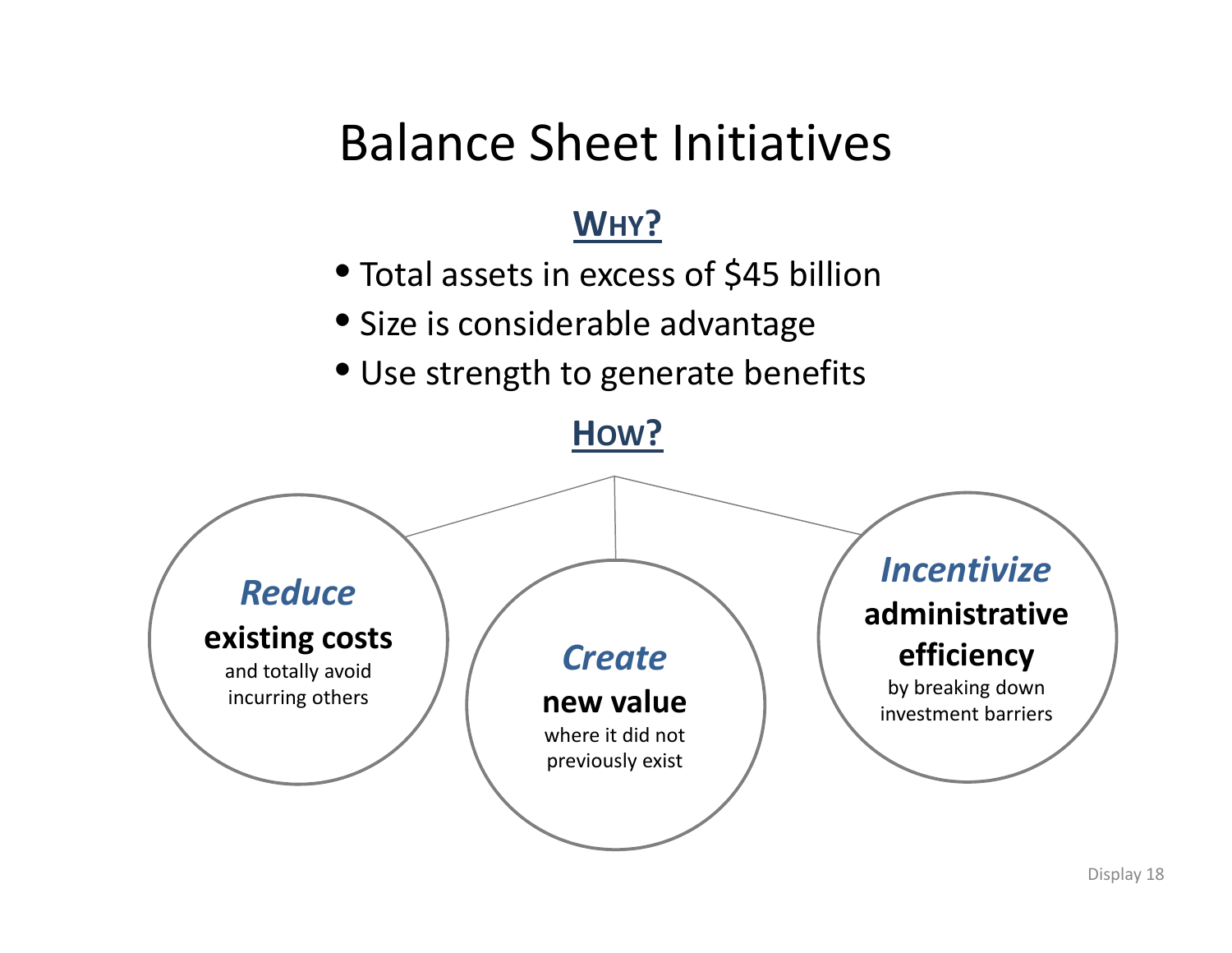#### Balance Sheet Initiatives Currently Being Executed

#### **TARGET STIP/TRIP ALLOCATION**

- Move incremental \$1 billion from STIP into TRIP
- Create unrestricted funds to supplement campus budgets

#### **UCRS TRANSFER**

- Move up to \$2 billion of STIP into UCRS (pending Regents' approval)
- Reduce future UCRS liability growth, employer contributions by 1.4% annually (in later years)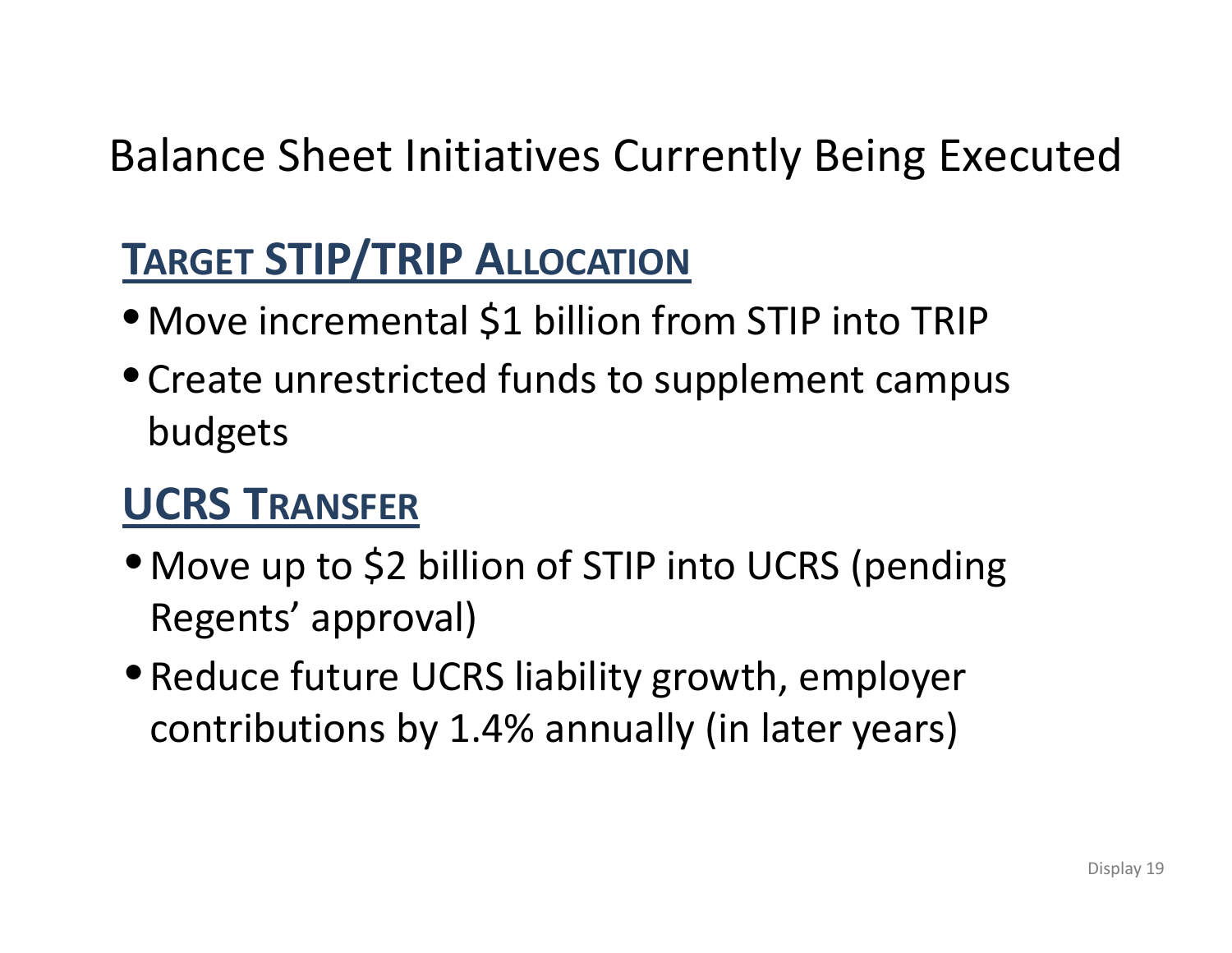#### Balance Sheet Initiatives Currently Being Executed

#### **CAPITAL MARKETS STRATEGIES**

- Restructure debt for cashflow relief and purchase UC debt on open market to save on outstanding debt balances
- •Generate combined **\$300+ million** for FY2010‐11 for investment in UCRS

#### **INTERNAL LOAN PROGRAM**

- $\bullet$  Finance equipment acquisitions at low fixed rate in lieu of leasing
- •Offer 0% internal working capital loans for key strategic investments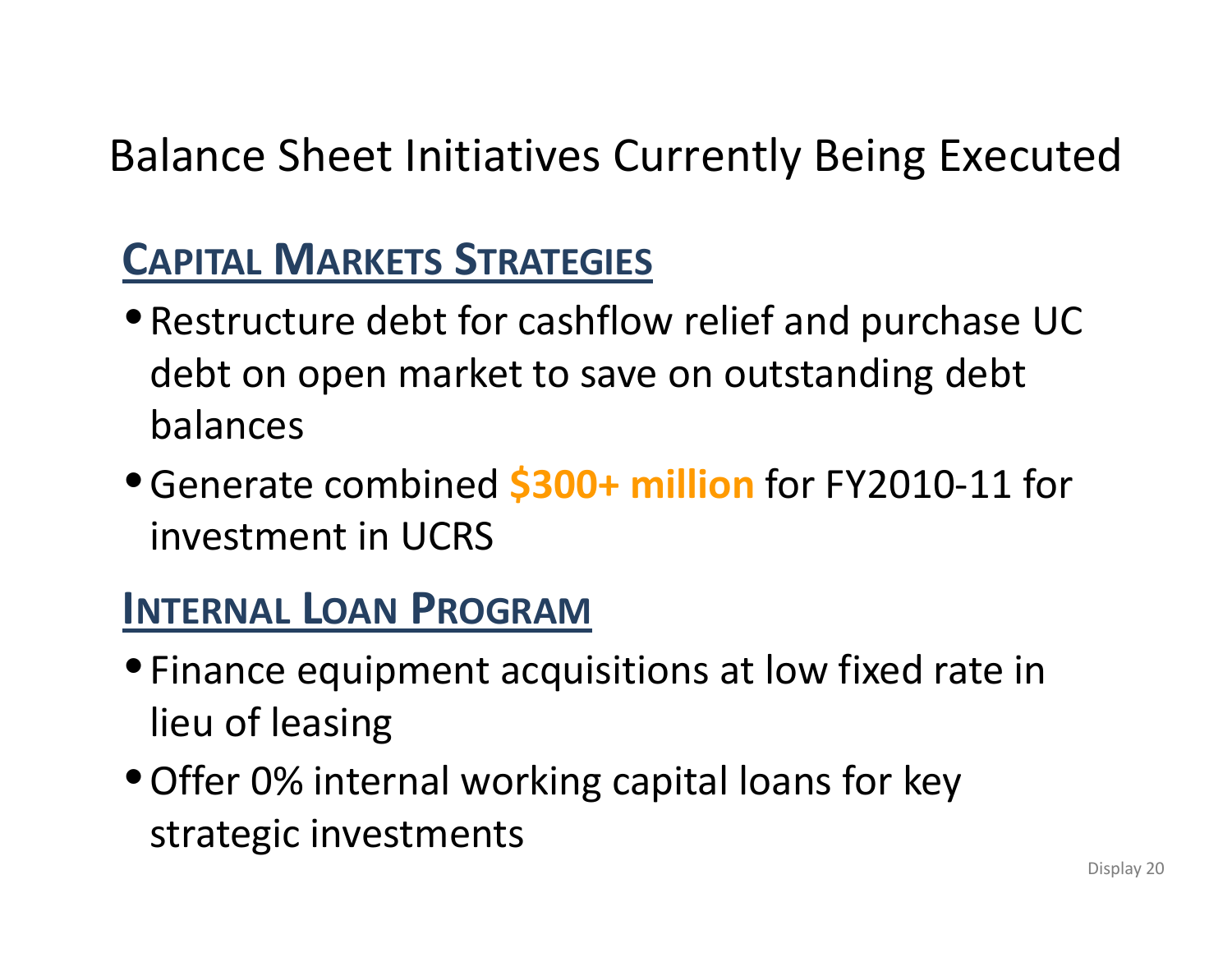#### Balance Sheet Initiatives in the Pipeline

- •**SPECIAL ONE‐TIME ENDOWMENT PAYOUT**
- •**AGGRESSIVE USE OF ALL FUNDS**
- •**ALTERNATIVE RISK FINANCING PROGRAM**
- •**SELF‐INSURANCE FOR HEALTH BENEFITS**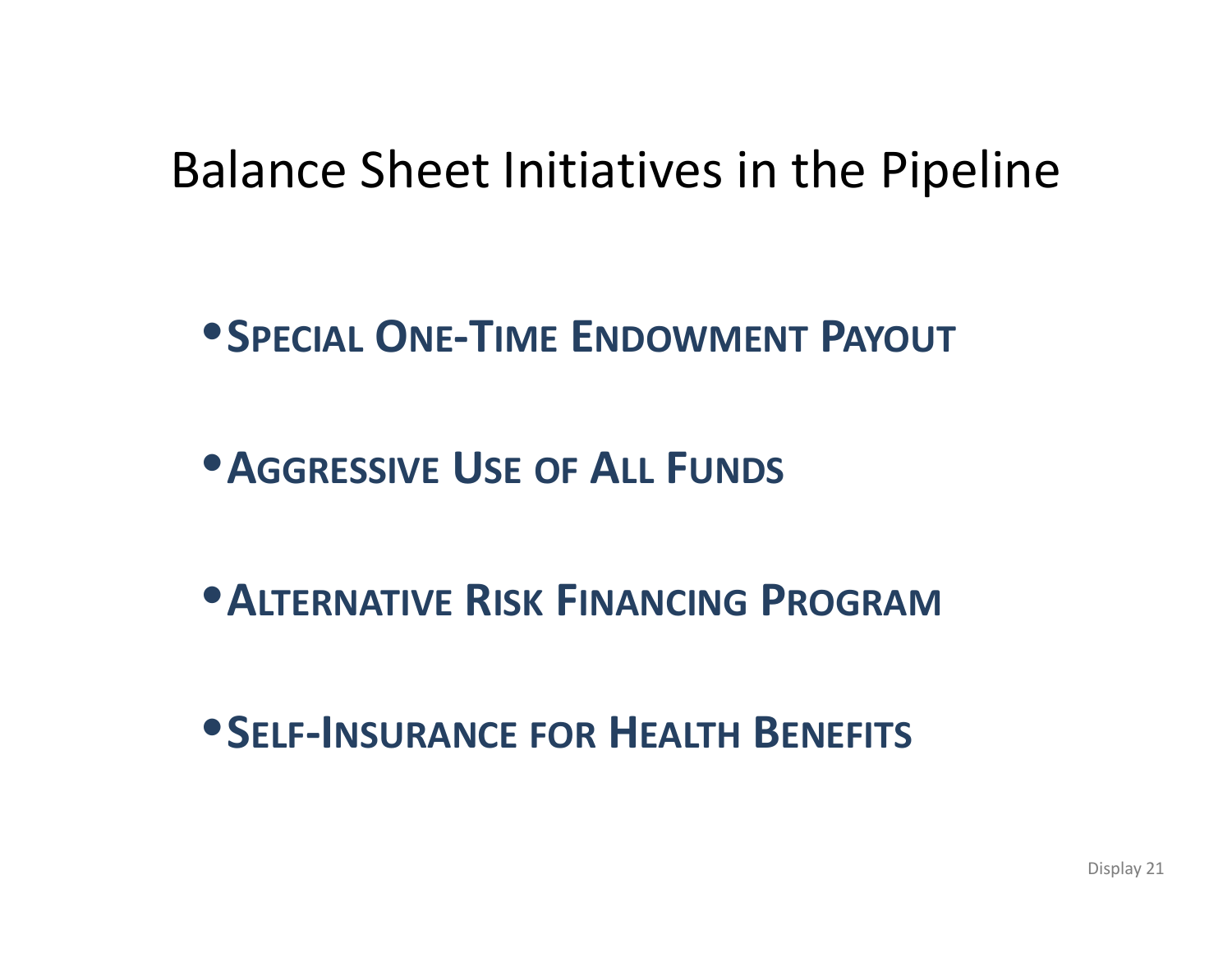## UC Values

- Quality excellence in instruction, research, and public service
- Access opportunity for all qualified California residents who seek to enroll
- Affordability cost of attendance should not deter California residents from enrolling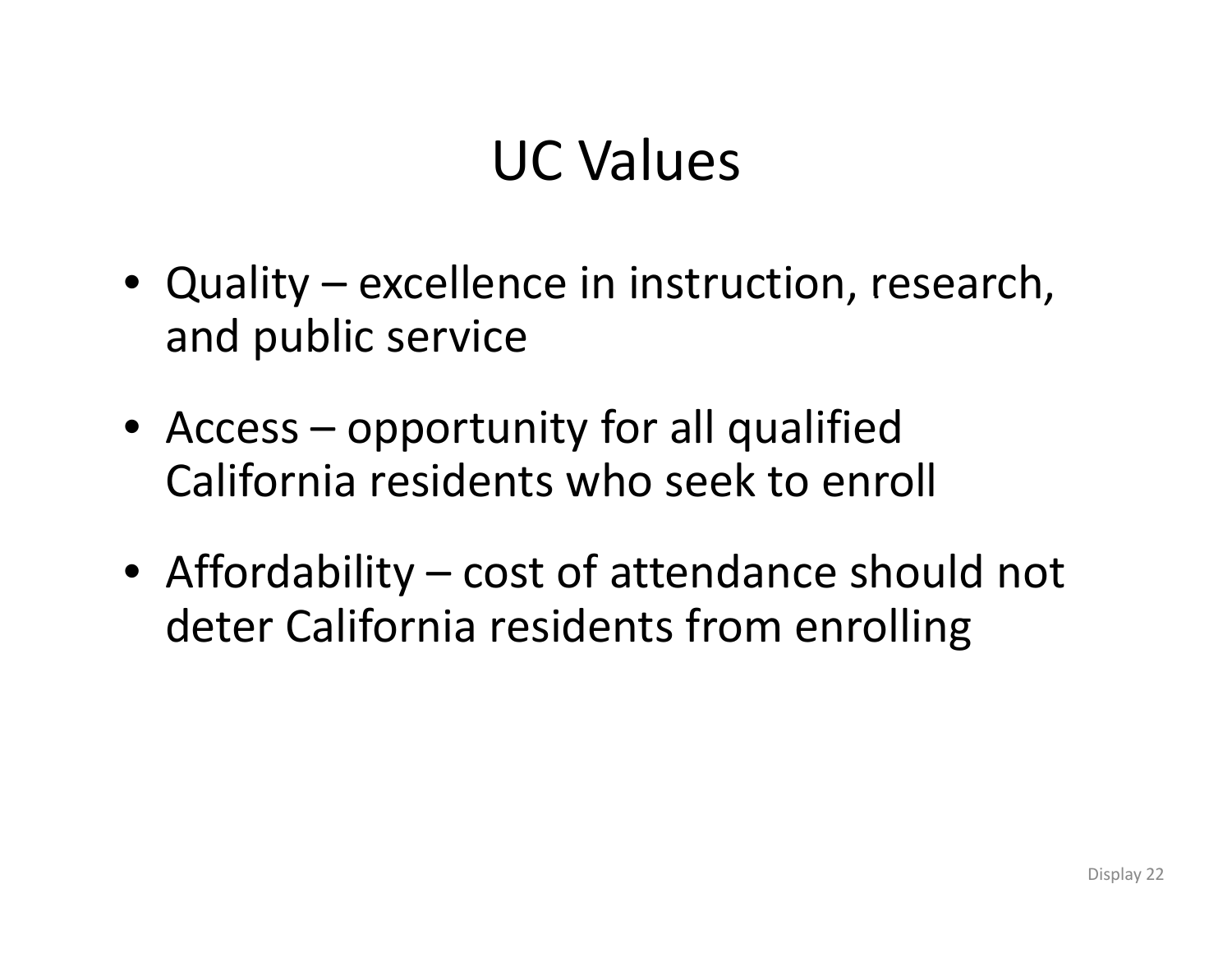### The Long‐term Problem

- Core expenses will continue to increase
- Pace of growth accelerated by post‐ employment benefits costs
- UC needs steady and predictable revenue growth to meet expenses
- Failure to bridge the gap threatens quality, access, and affordability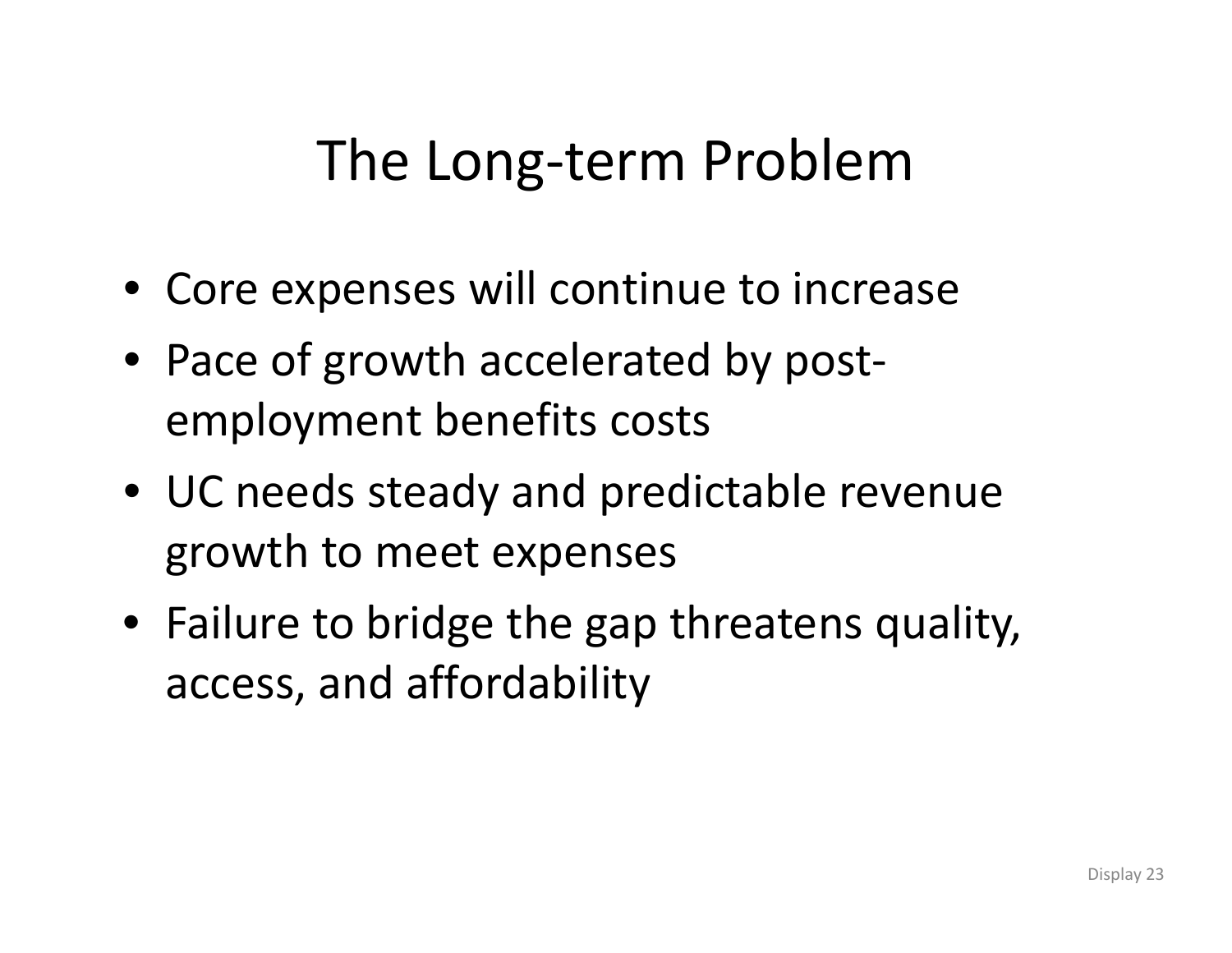#### The State is an Unreliable Partner



Includes ARRA funds of \$716.5 million during <sup>2008</sup>‐<sup>09</sup> and \$106 million during <sup>2010</sup>‐11. Display <sup>24</sup>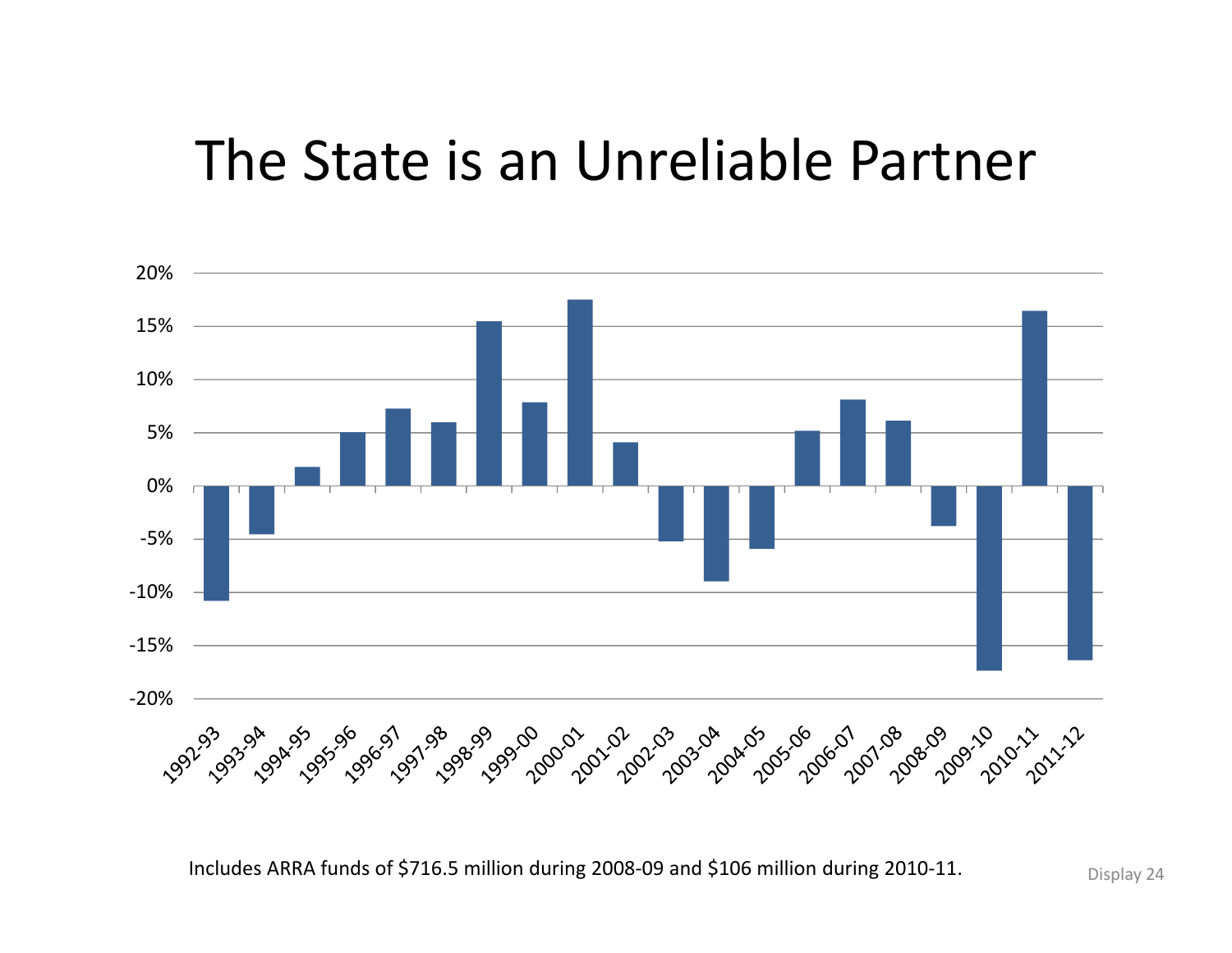### Volatility of Tuition and Fee Increases



Tuition and fees did not increase during 8 of the last 20 years, but rose by more than 10% during 7 years.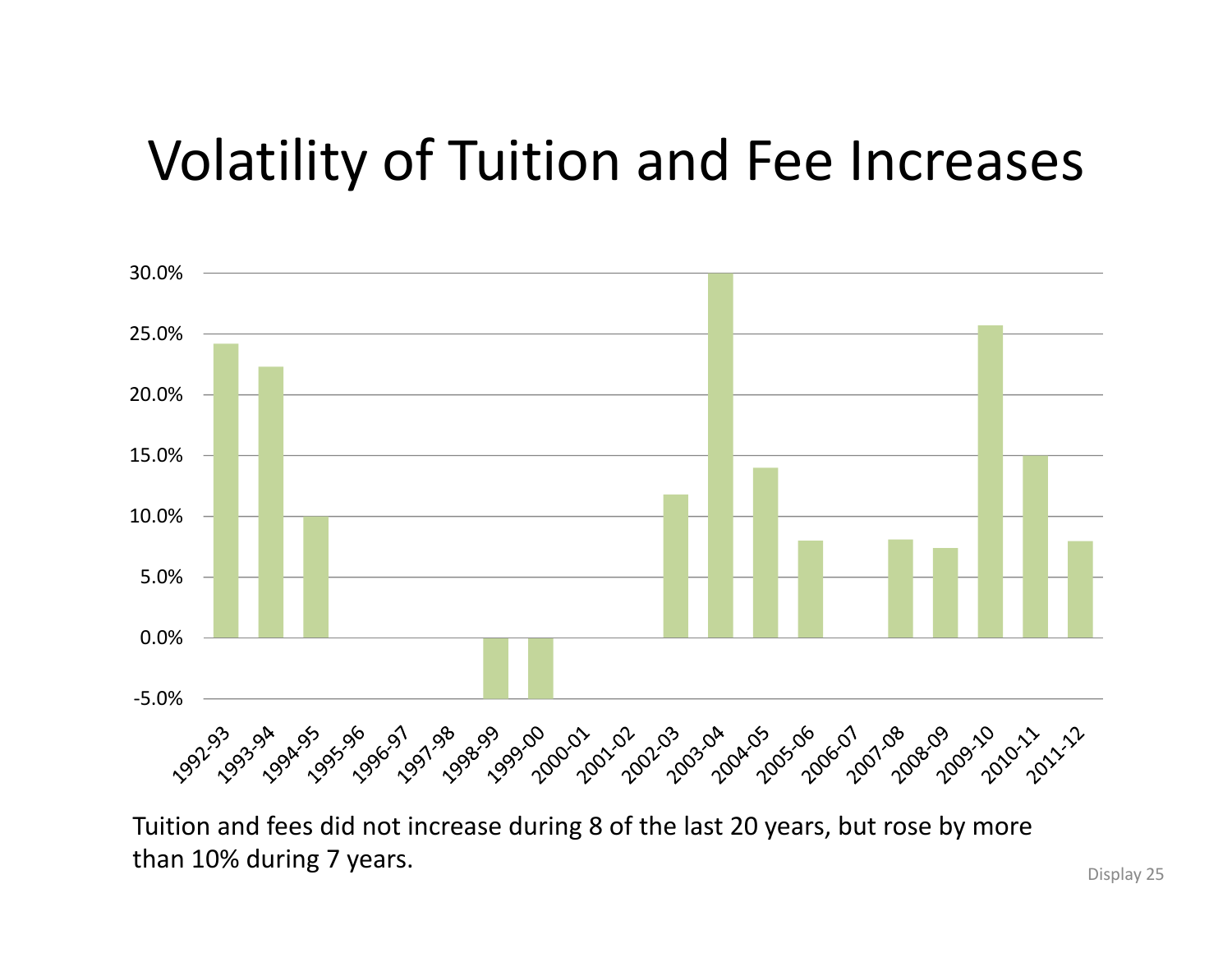### The Need for Stable Revenues

- Stable, permanent revenue streams are critical to maintenance of quality
- Volatility in revenue prevents campus leadership from investing strategically in programs and faculty
- The State is an unreliable partner
- Students both current and future need <sup>a</sup> firmer understanding of where UC is headed
- Volatility sends <sup>a</sup> negative message to existing and prospective faculty members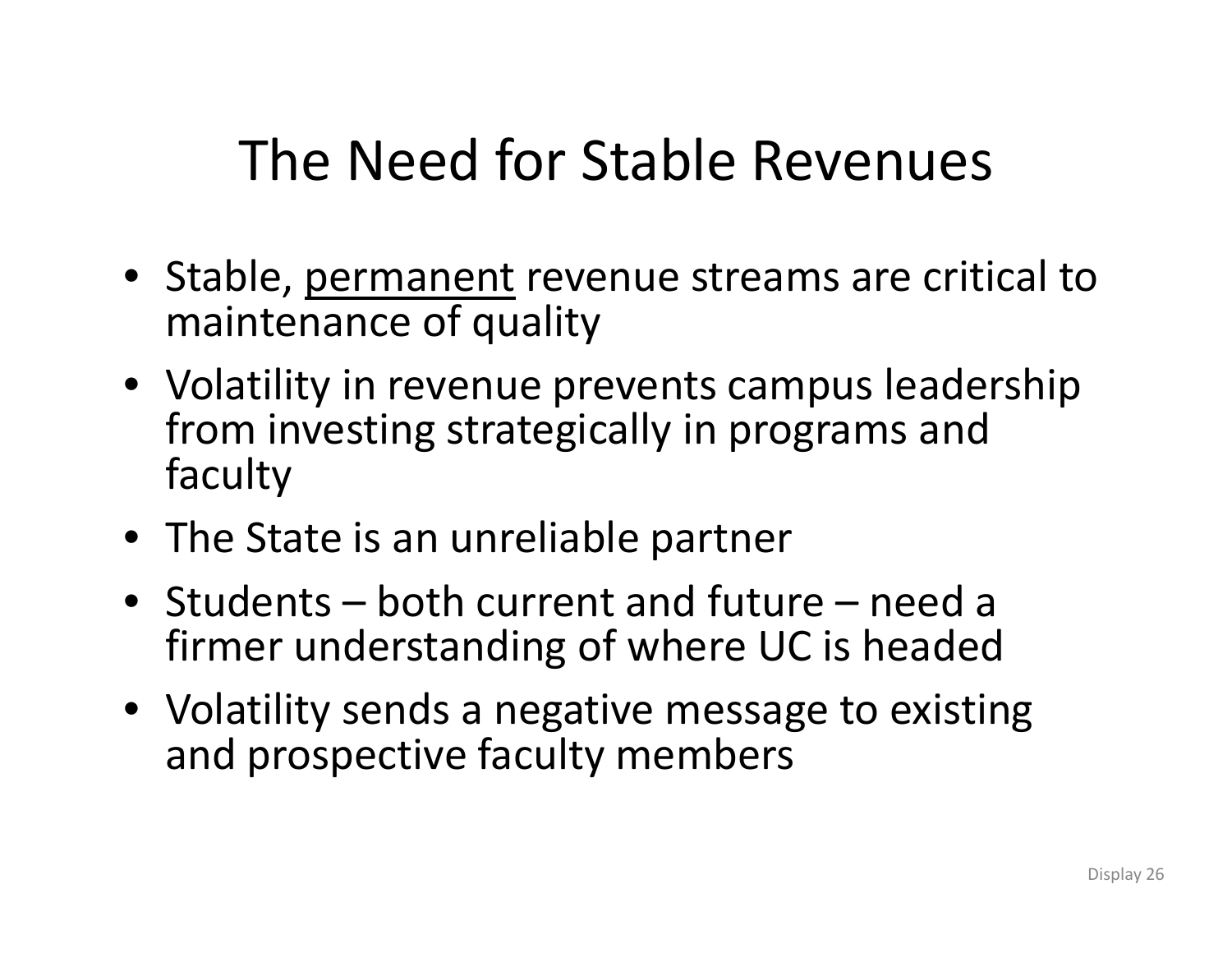#### *Budget Pressures: 2007‐08 Through 2011‐12*

#### Core Fund Resources



Dollars in billions. Core funds include State General Funds, UC General Funds (nonresident tuition and a portion of indirect cost recovery), and student tuition and fees. Excludes return-to-aid funds.<br>Display 27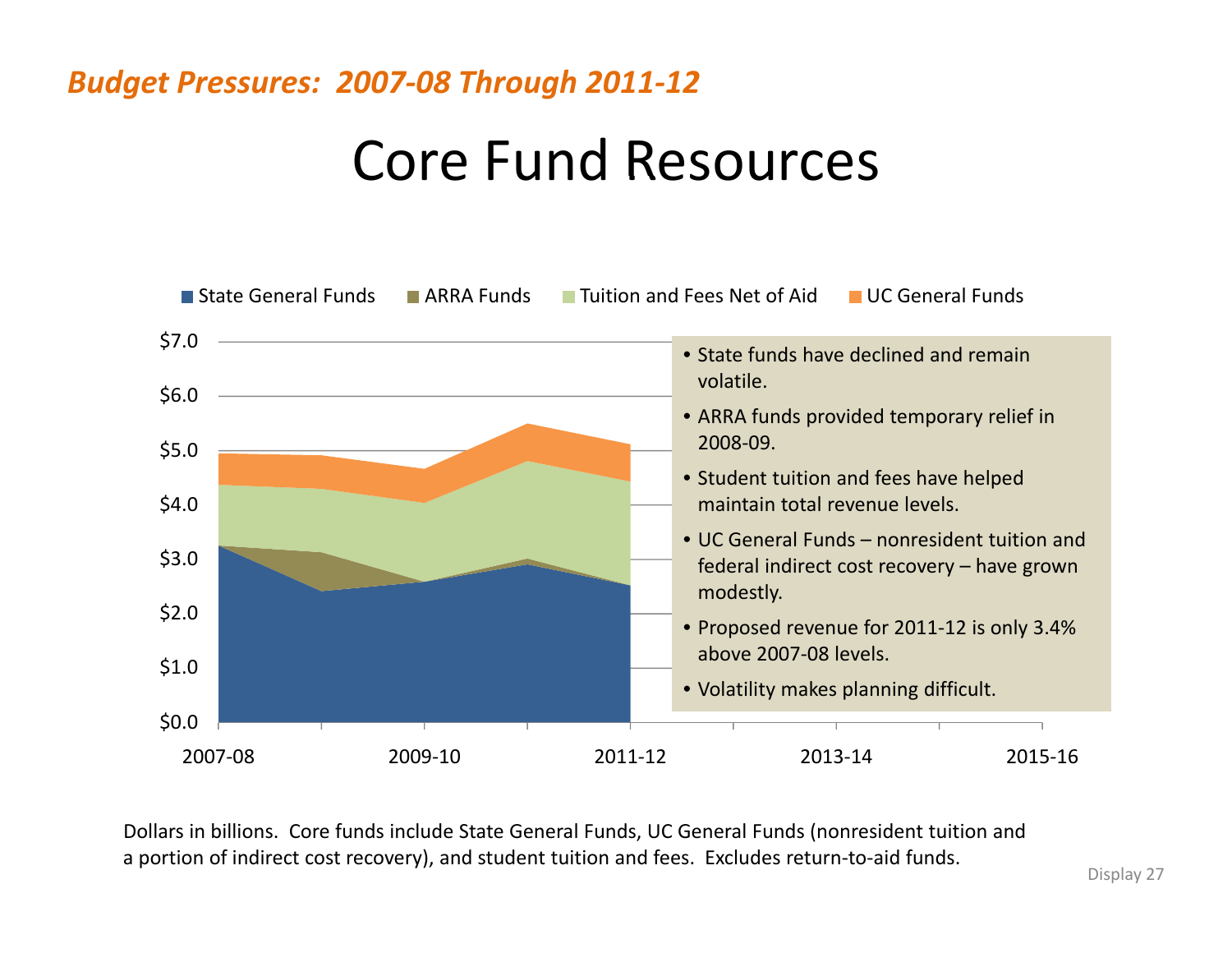#### *Budget Pressures: 2007‐08 Through 2011‐12*

## Cumulative Core Fund Cost Increases



- Enrollment costs faculty hiring, expansion of services, maintenance of new facilities
- Salary increases for meritorious faculty reviewed every 2‐3 years
- Other compensation and benefit cost increases
- UCRP contributions rising to 7%
- Non-salary cost increases for utilities, library collections, and instructional equipment
- Other Costs
- 
- Other Compensation and Benefits
- Academic Merit Salary Increases
- **■Enrollment**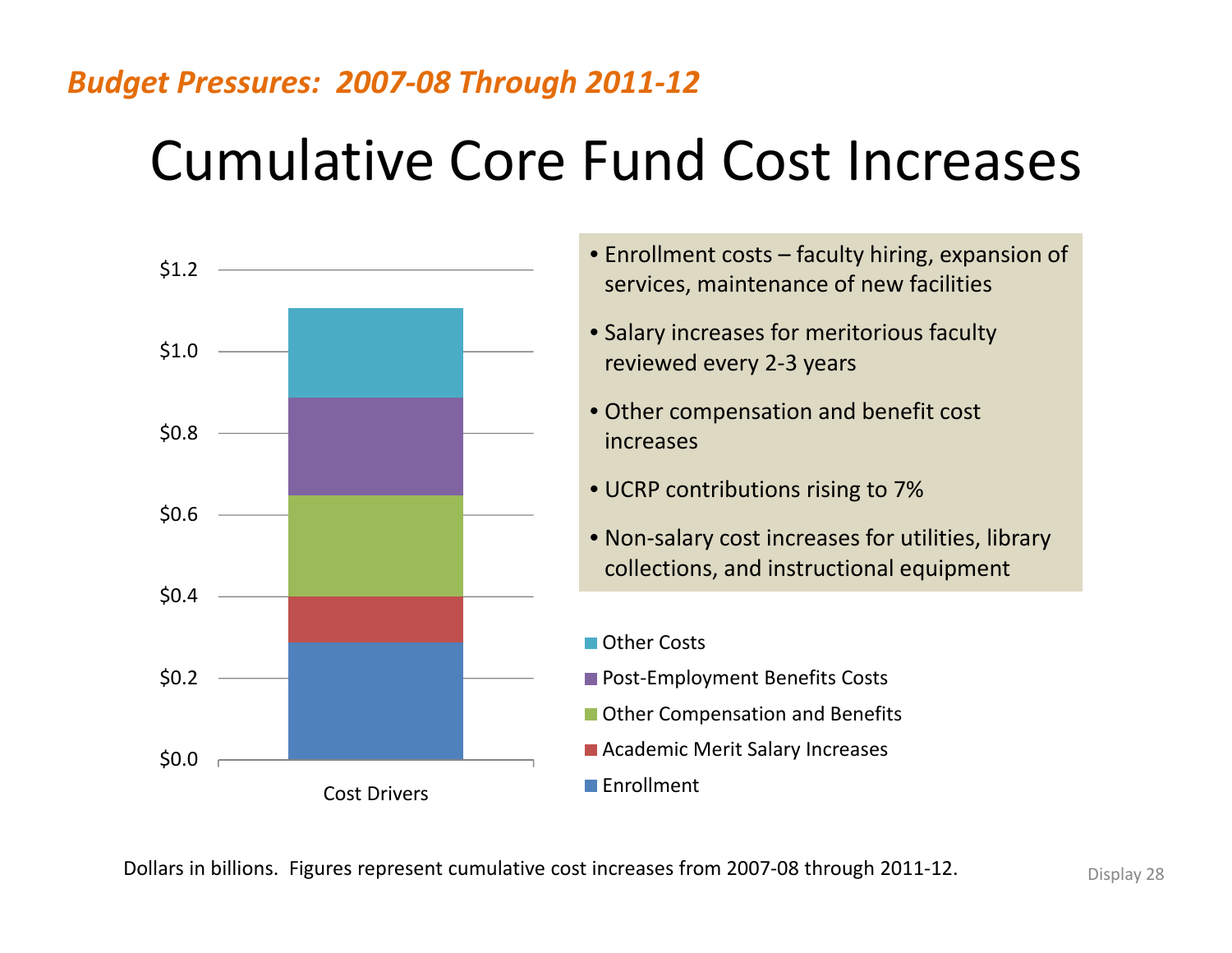#### *Budget Pressures: 2007‐08 Through 2011‐12*

### Current Budget Gap



Dollars in billions. Excludes return-to-aid funds. Display 29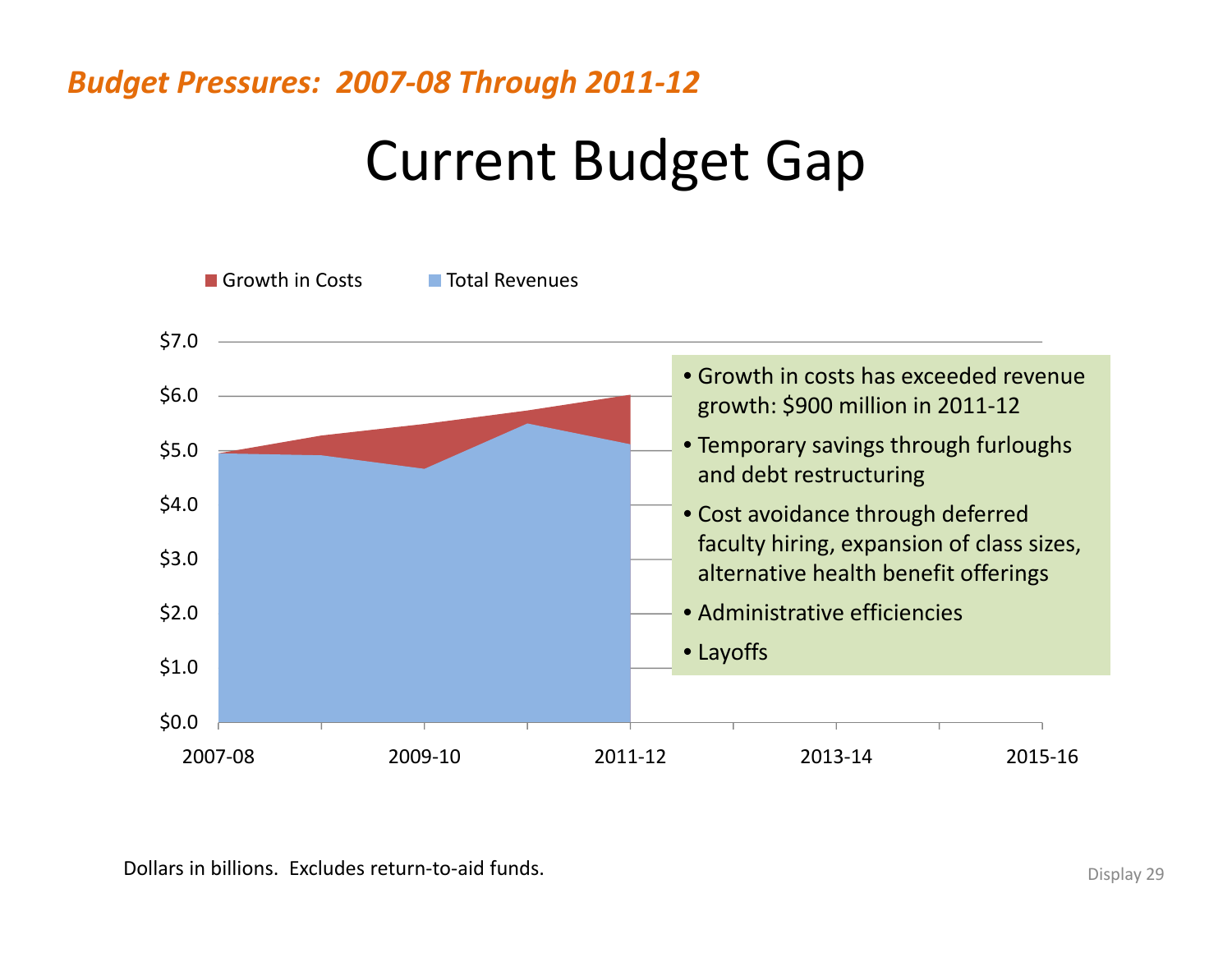#### Budget Pressures: Enrollment

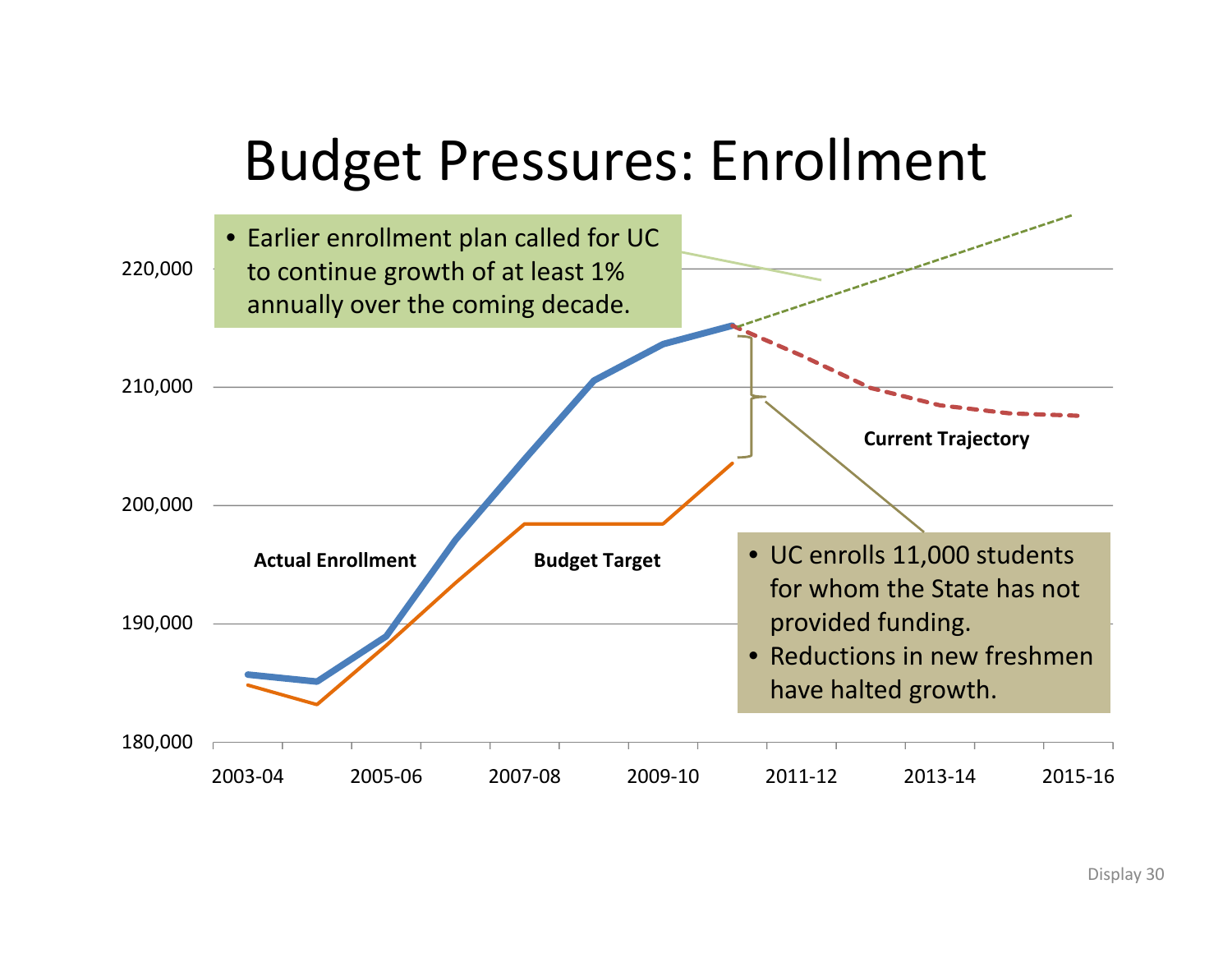### Budget Pressures: Enrollment

- With adequate resources, campuses should be hiring new faculty, expanding student services, and purchasing additional instructional equipment
	- – These actions ensure maintenance of <sup>a</sup> high‐quality instructional program
- Instead, without enrollment growth support from the State and constrained budgets, campuses have resorted to cost avoidance:
	- –— Hiring part-time faculty rather than tenure-track faculty
	- $-$  Limited course offerings, larger class sizes, and higher studentfaculty ratios
	- –Deferred equipment purchases and constrained student services
	- Reduced maintenance of new space, although this is <sup>a</sup> largely unavoidable cost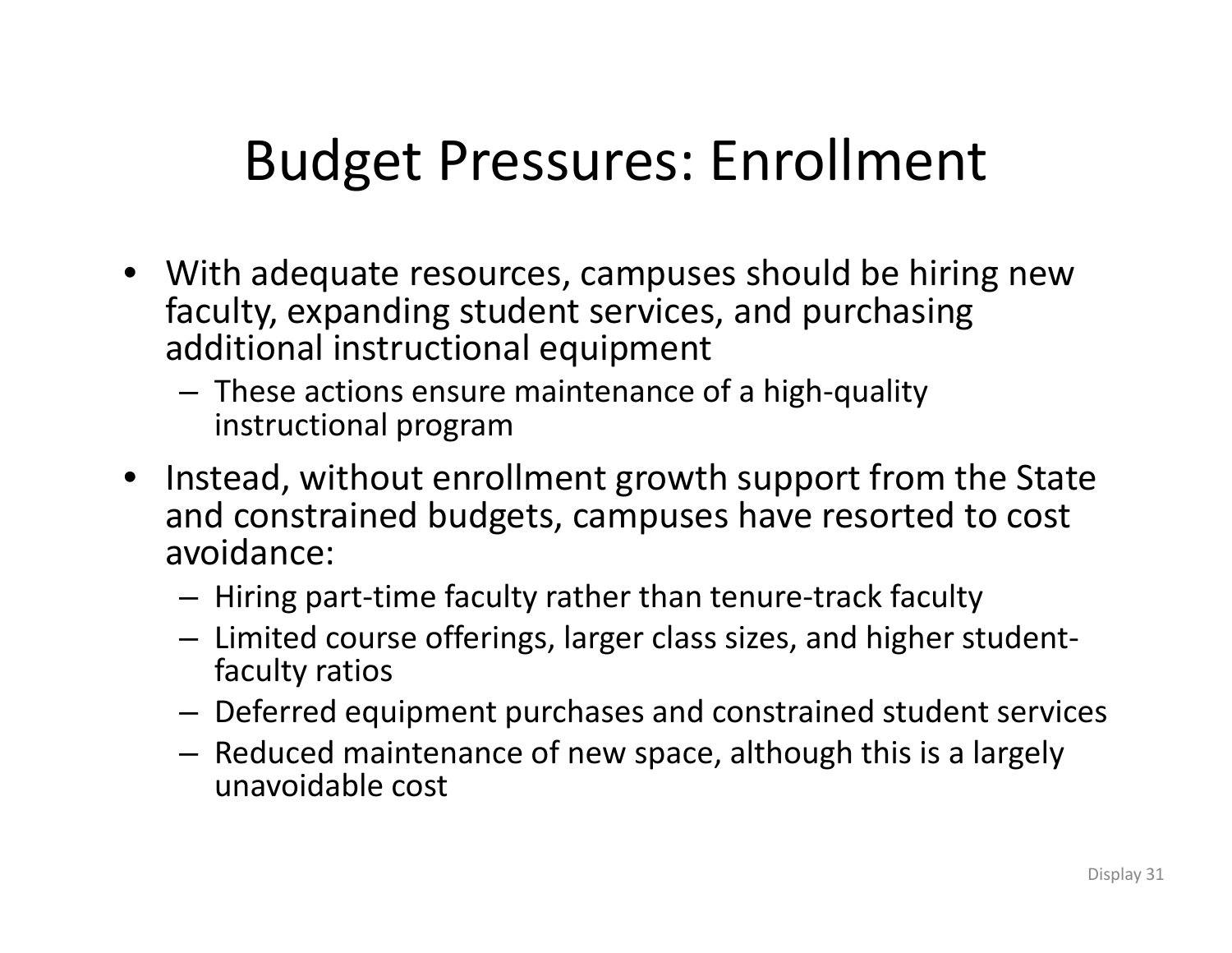### Budget Pressures: Retirement Benefits

- $\bullet~$  Employer contributions to UCRP (7%) from core operations will reach \$200 million in 2011‐<sup>12</sup> –Largely being handled through one‐time actions
- UCRP costs will continue to rise:
	- –Regents have approved 10% rate for 2012‐13
	- – $-$  Contribution rates will likely rise an additional 2%  $\,$ annually through 2015‐16 and beyond
	- – $-$  Salary increases drive contributions higher
- Retiree health benefits costs will also grow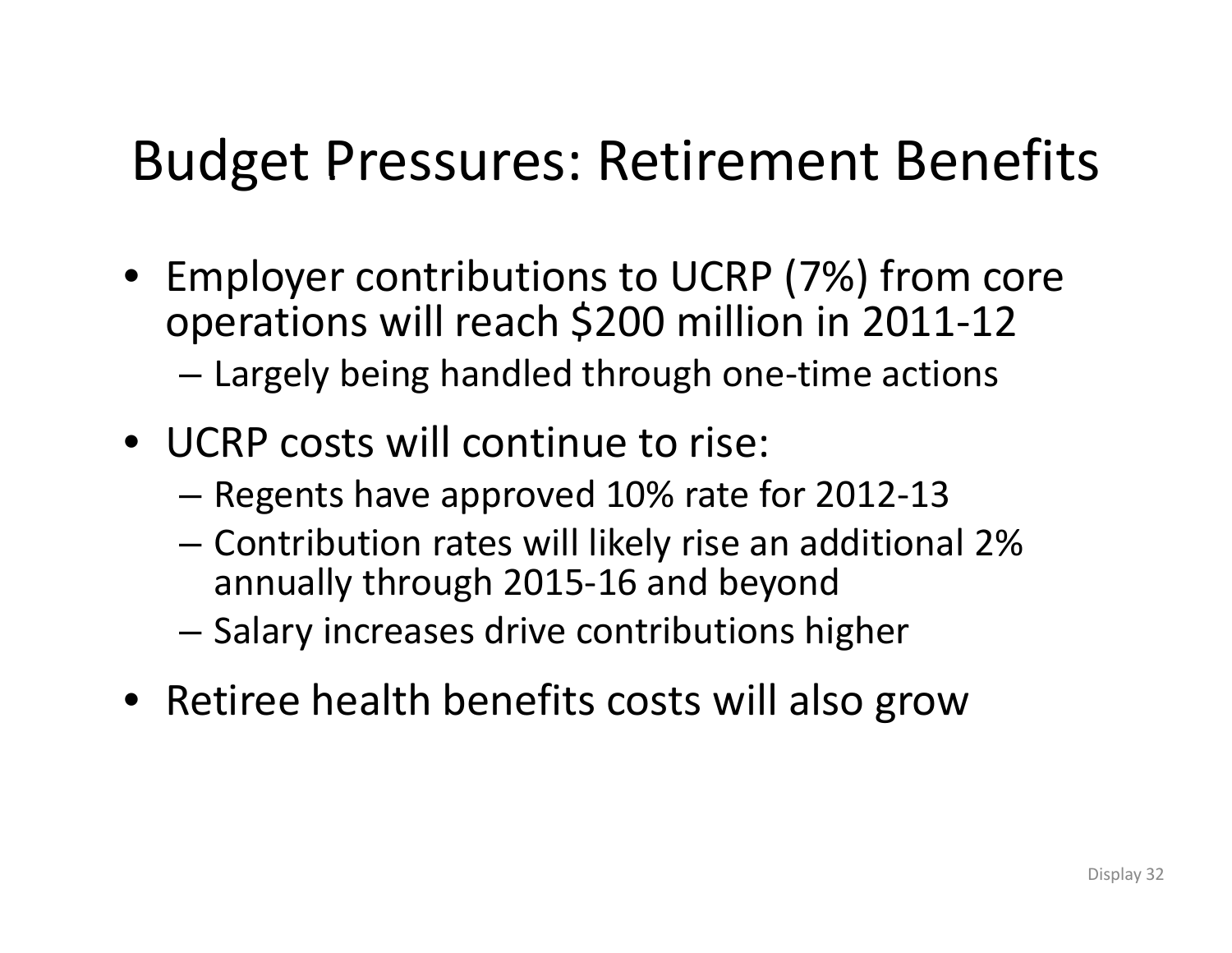#### Budget Pressures: Compensation

- No general salary increases for faculty and non‐represented staff for the last three years
- Employees facing reductions in net pay due to increases in benefits costs
- Salary lags complicating recruitment and retention efforts
- Need for <sup>a</sup> stable program of merit salary increases for faculty and non‐represented staff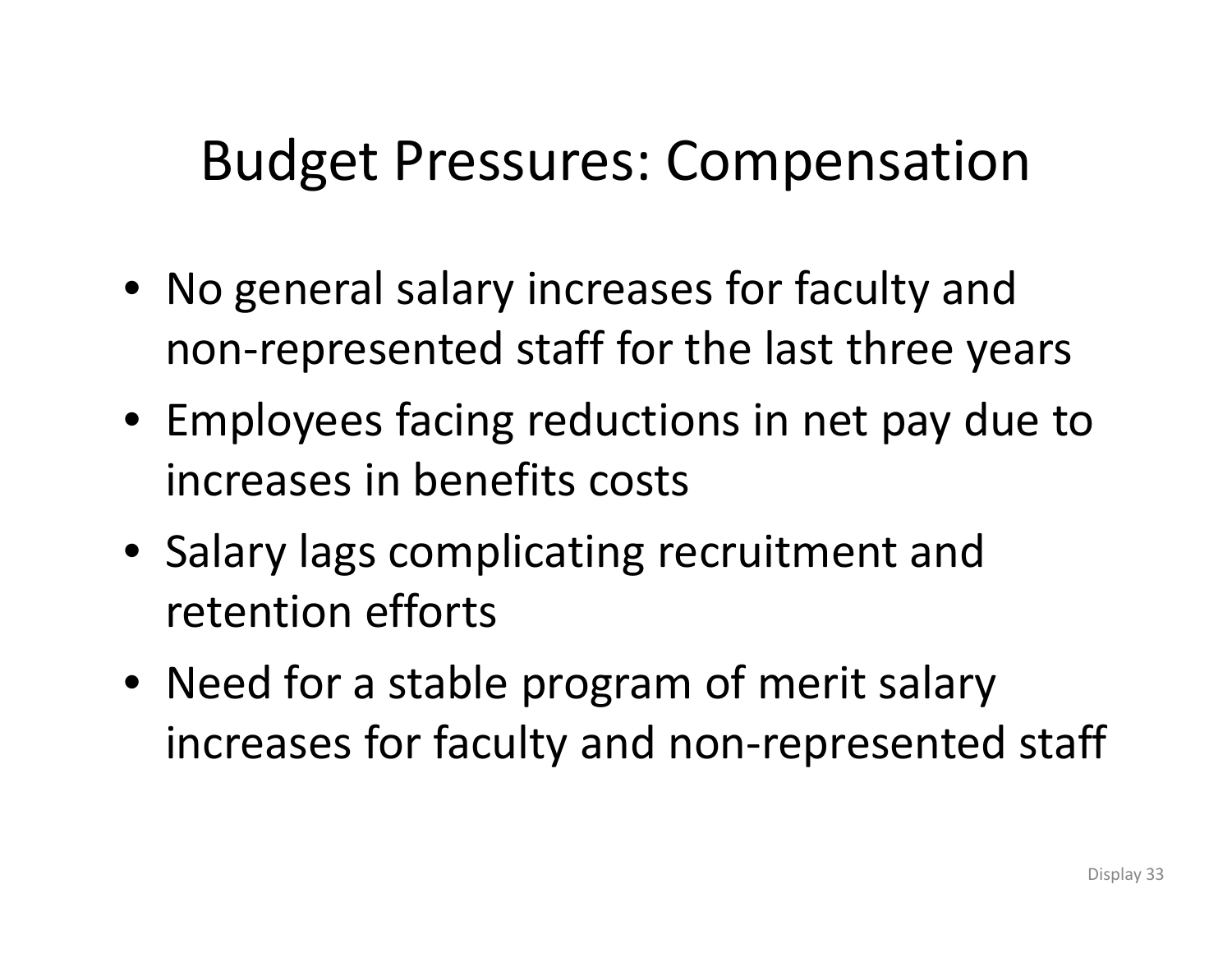### Budget Pressures: Capital Renewal

- No systemwide program since 2001‐02
- State eliminated remaining permanent deferred maintenance funding in 2002‐03
- Capital renewal needs are expected to increase significantly over the next decade
	- Systems in buildings constructed in the 1960s and 1970s are reaching the end of their useful lives.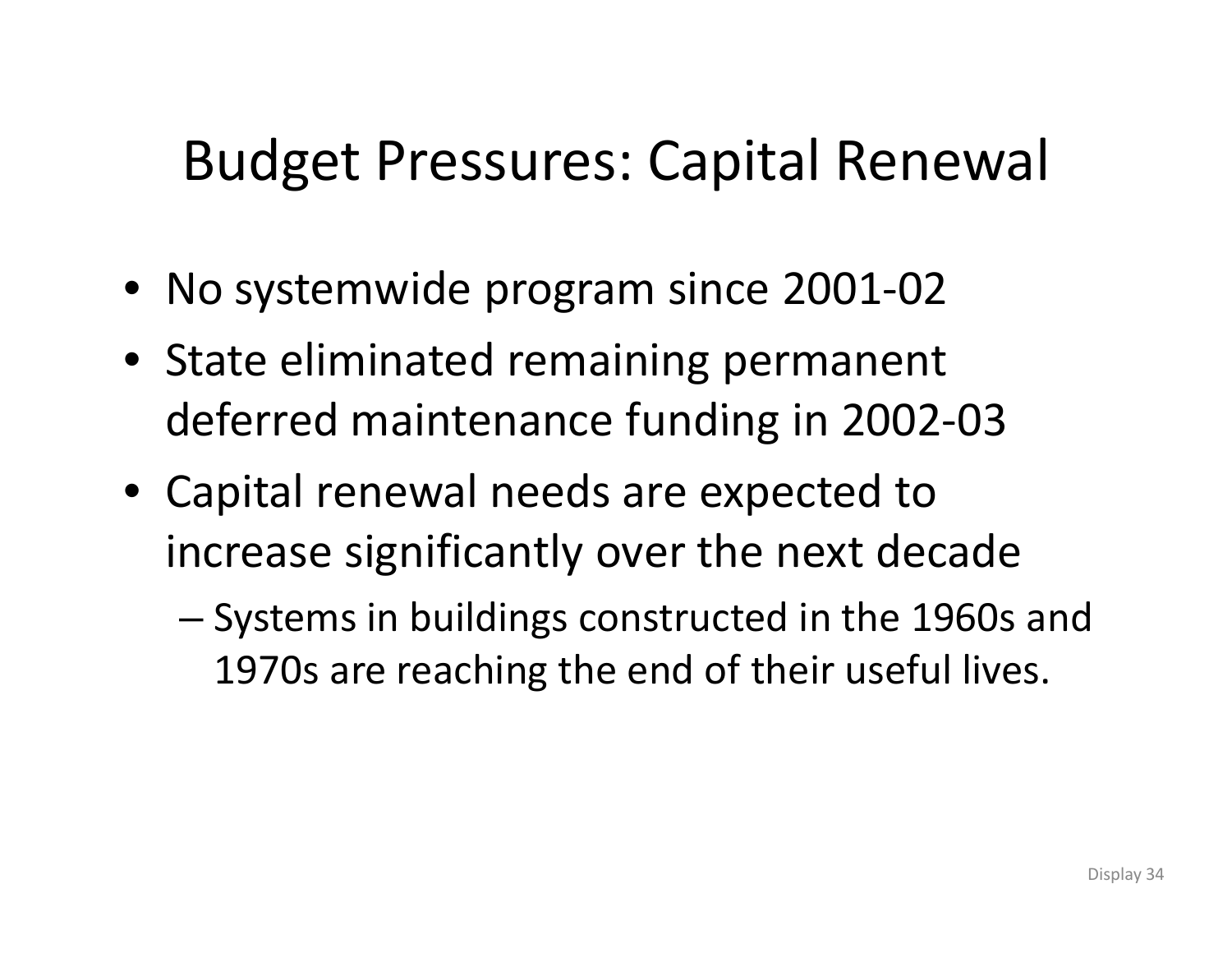- Cost Drivers
- Efficiencies and Other Cost Reductions
- Alternative Revenue Options
- State Funds and Student Tuition
- Alternative Levers: Quality, Access and Affordability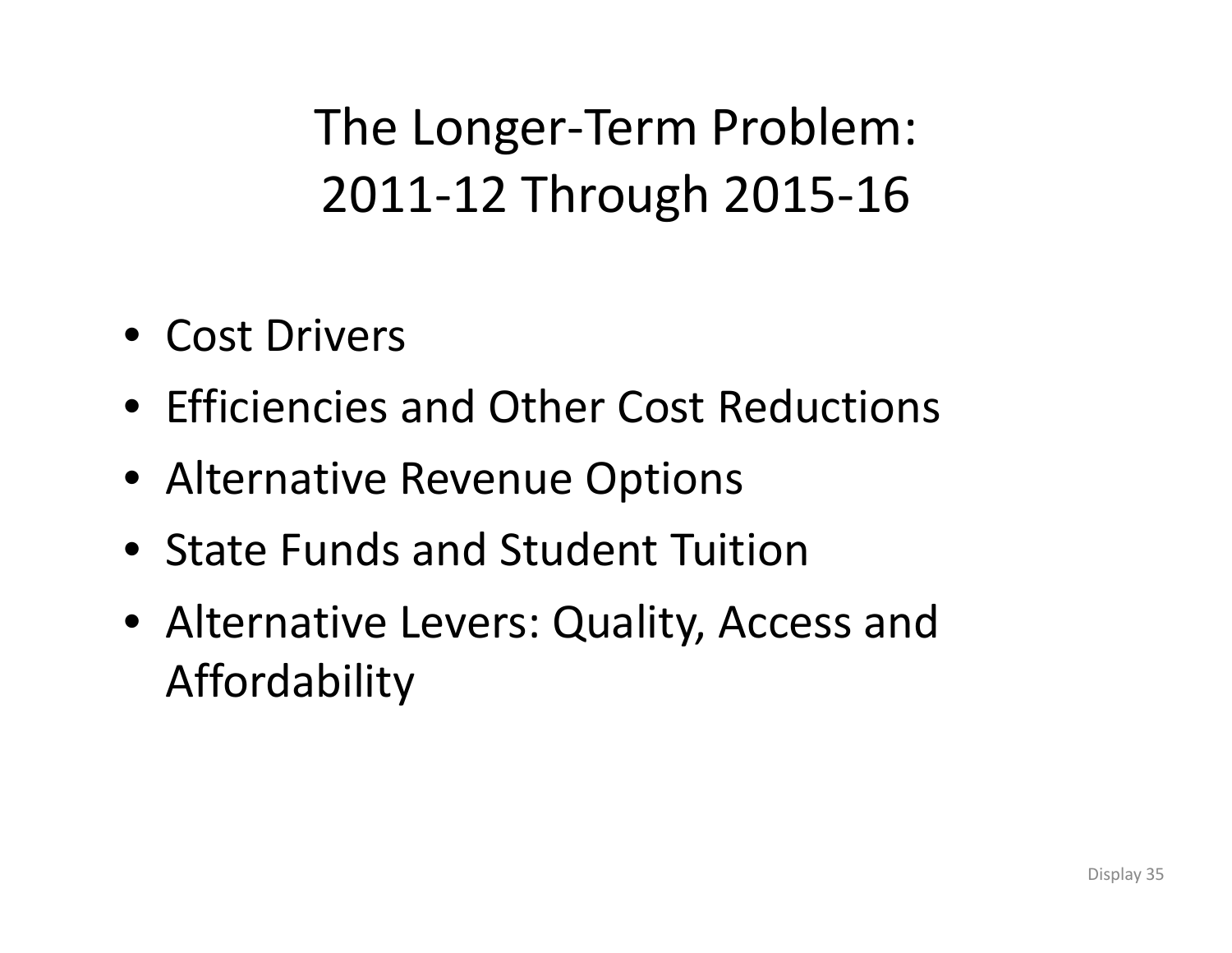## \$2.4 Billion Deficit in 2015‐16

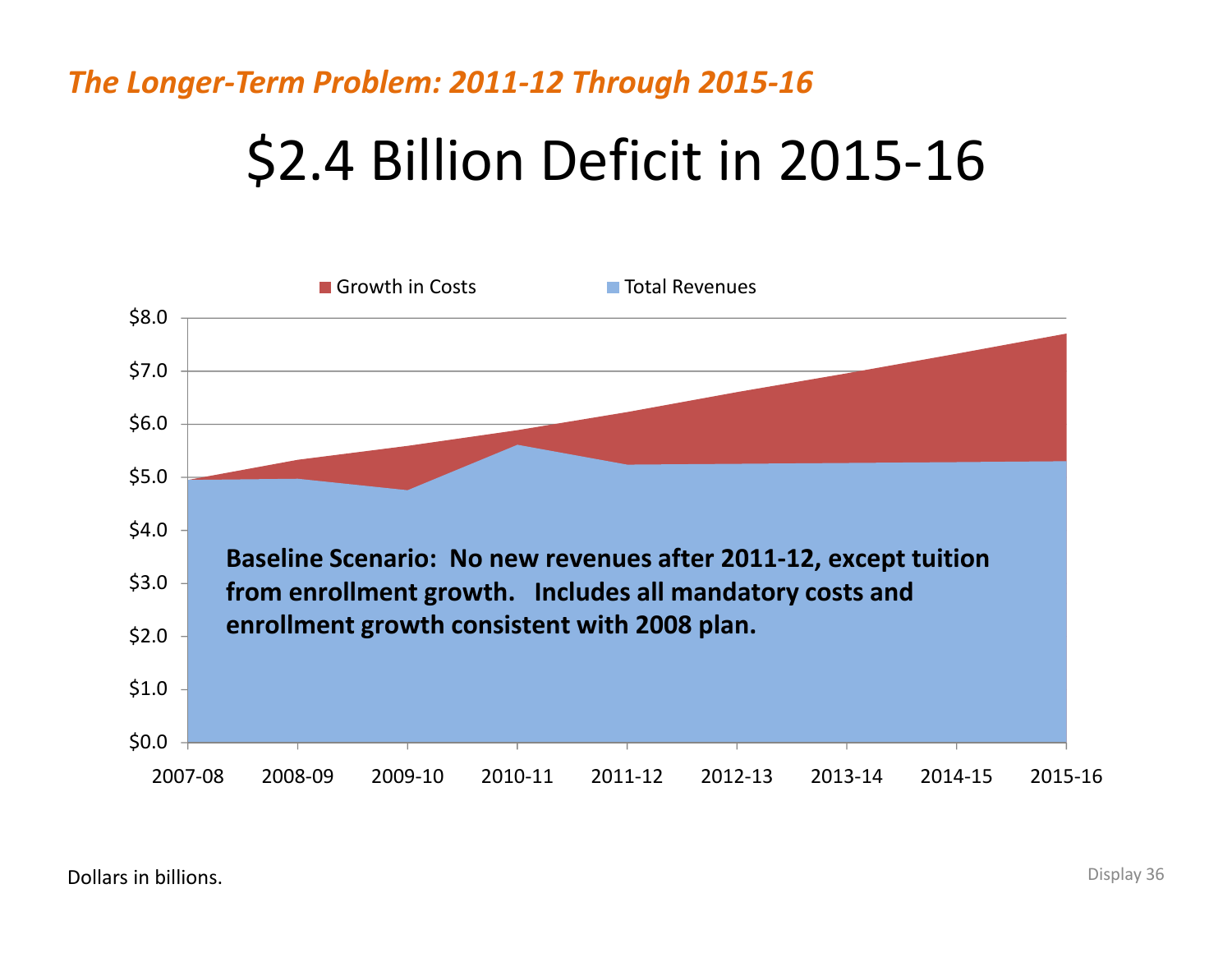#### Baseline Cost Drivers, No New Revenue

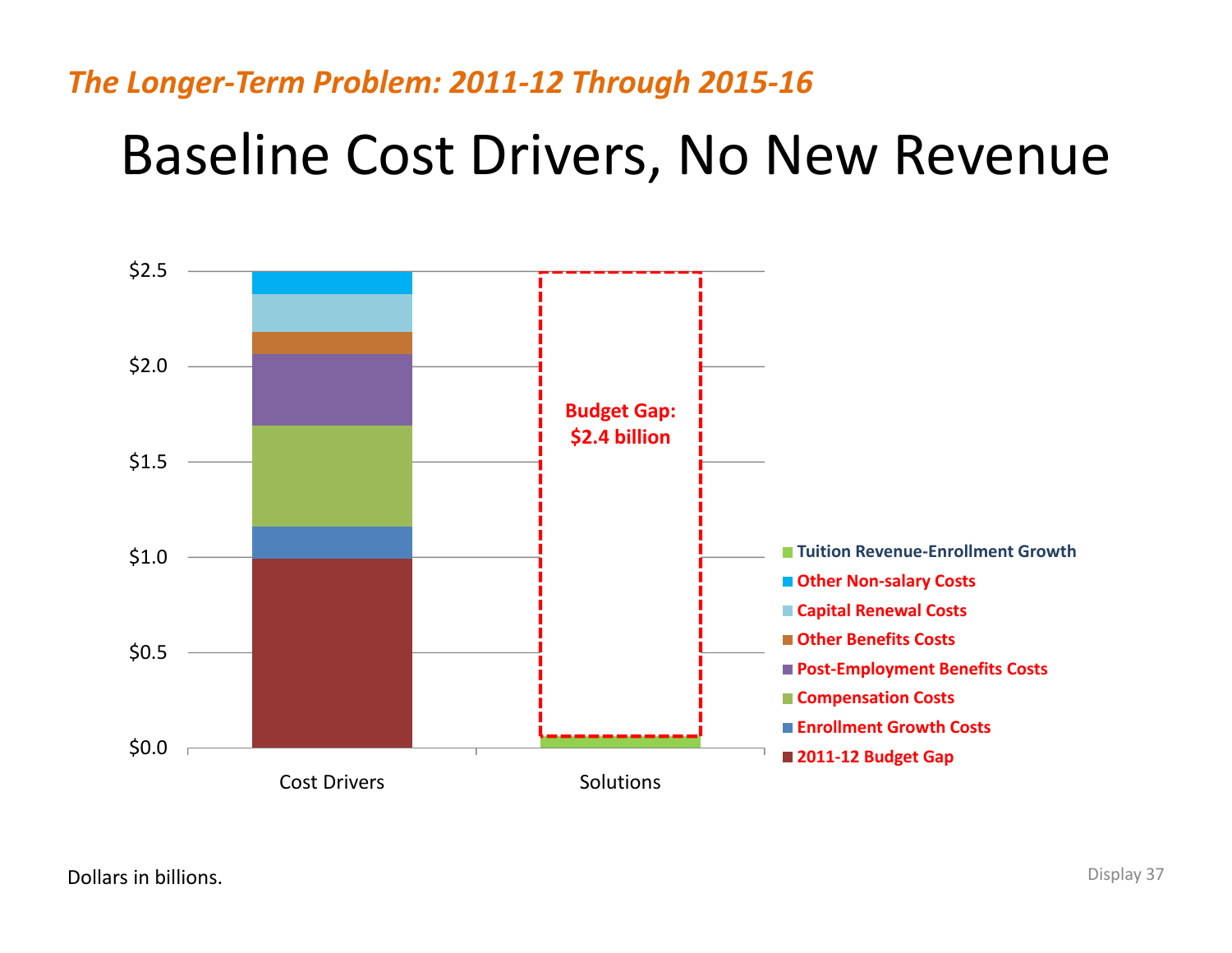### Baseline Cost Driver Assumptions

| <b>Cost Driver</b>                     | <b>Assumptions</b>                                                                                                               |
|----------------------------------------|----------------------------------------------------------------------------------------------------------------------------------|
| Enrollment                             | No further reductions and growth of 1% annually<br>beginning in 2012-13                                                          |
| Compensation                           | 3% increases annually to keep pace with market in<br>addition to regular academic merit salary increase<br>program               |
| Post-Employment Benefits               | UCRP contributions of 10% in 2012-13, followed by<br>2% annual increases; annual growth in retiree<br>health benefit costs of 7% |
| <b>Other Employee Benefits</b>         | 7% annual increases                                                                                                              |
| <b>Capital Renewal</b>                 | Investment growing by \$50 million annually                                                                                      |
| <b>Other Non-salary Cost Increases</b> | No increase in purchased utility costs for two<br>years; other items increasing 3% annually                                      |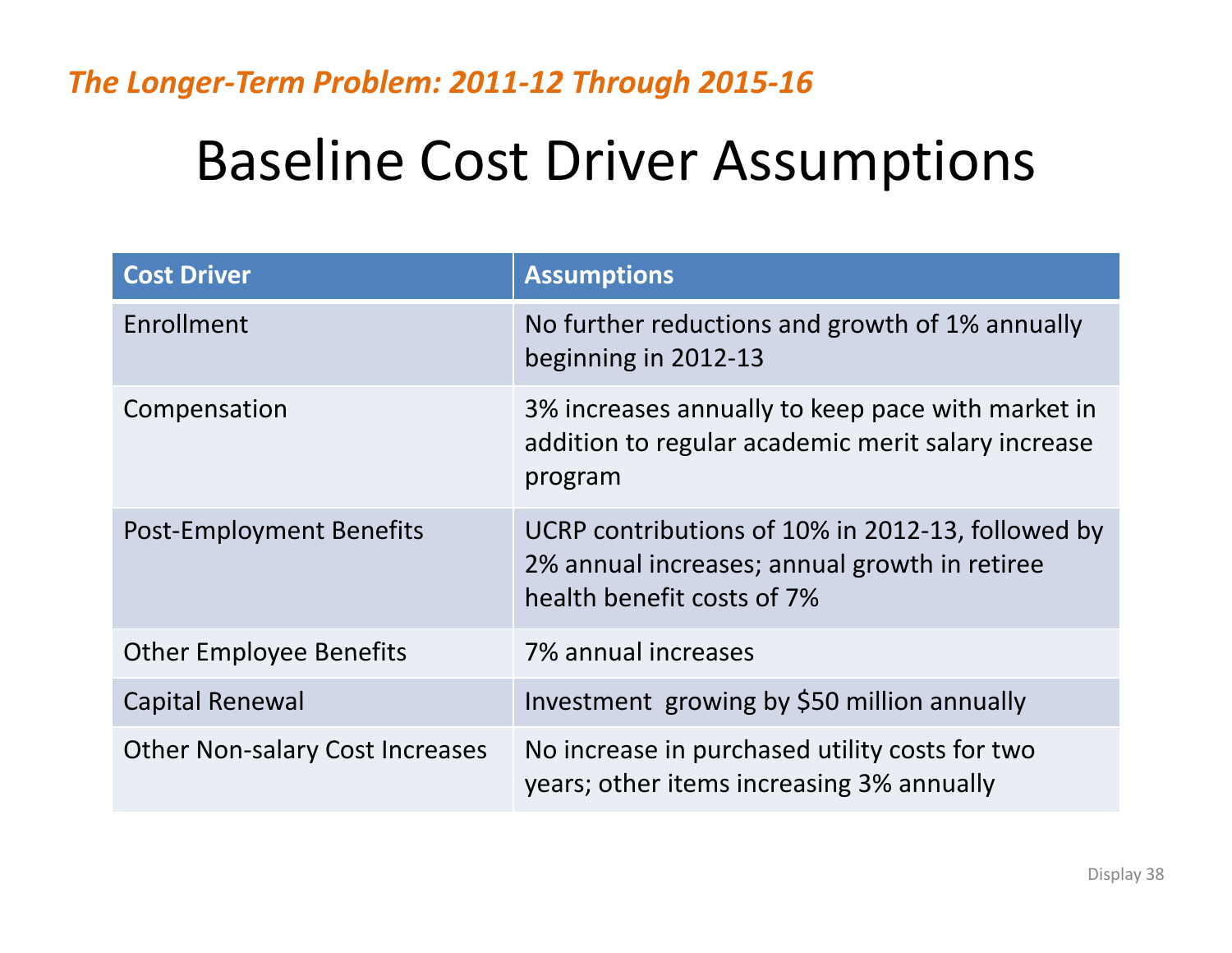## Good Efficiencies versus Bad

- Operational Improvements: desirable for the University
	- Development of IT systems that reduce personnel effort
	- Strategic sourcing
	- Shared library collections
	- Energy savings programs
	- Curriculum redesign, alternative instructional delivery
- $\bullet$  Austerity Measures: negative impacts on the quality of UC
	- Higher student‐faculty ratios and larger class sizes
	- Reduced graduate student enrollments
	- Faculty and staff salary lags
	- Deferred equipment purchases and technology lags
	- Deferred facility maintenance
	- Increased risk and non‐compliance due to suboptimal oversight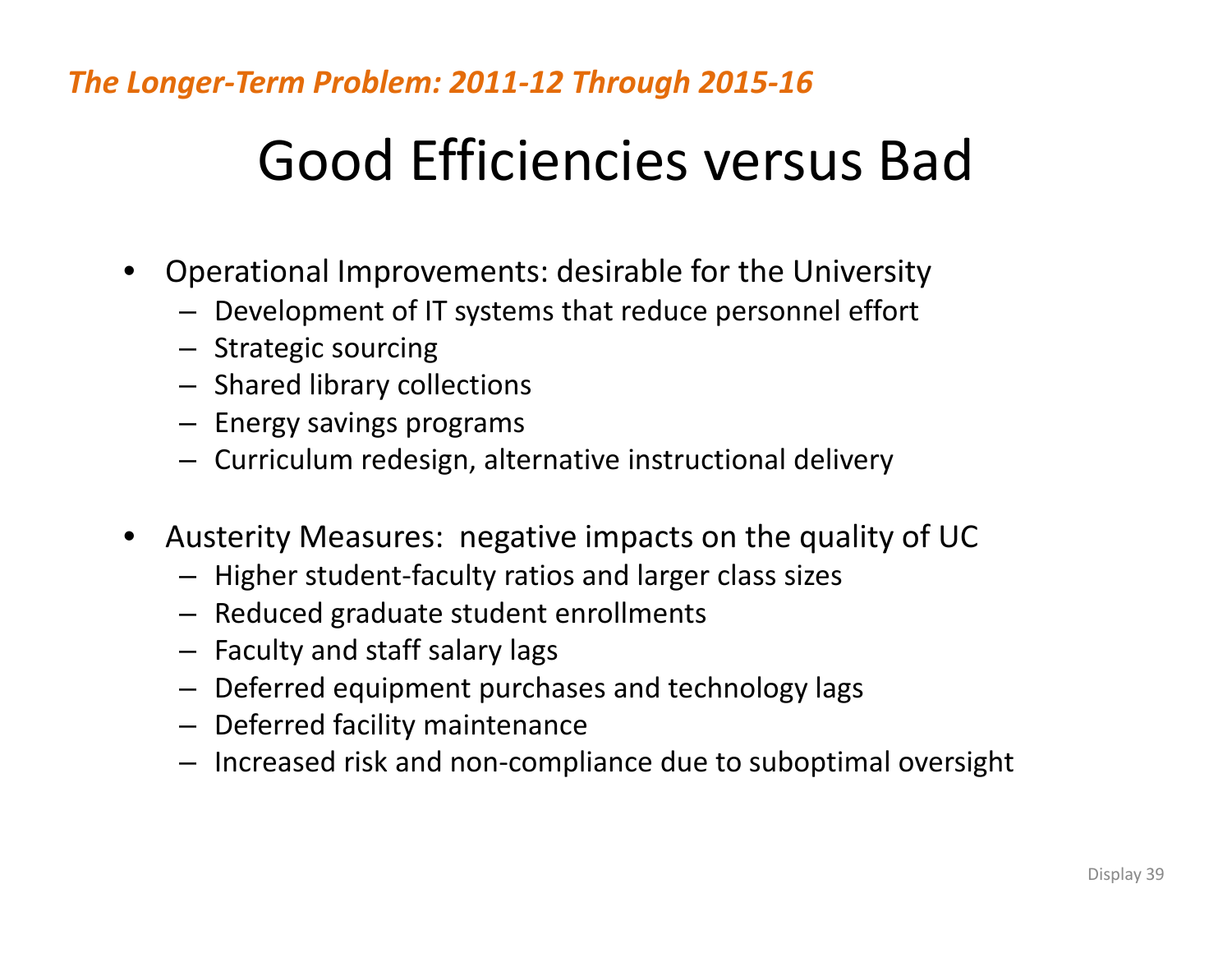### Reducing the Gap: Efficiencies

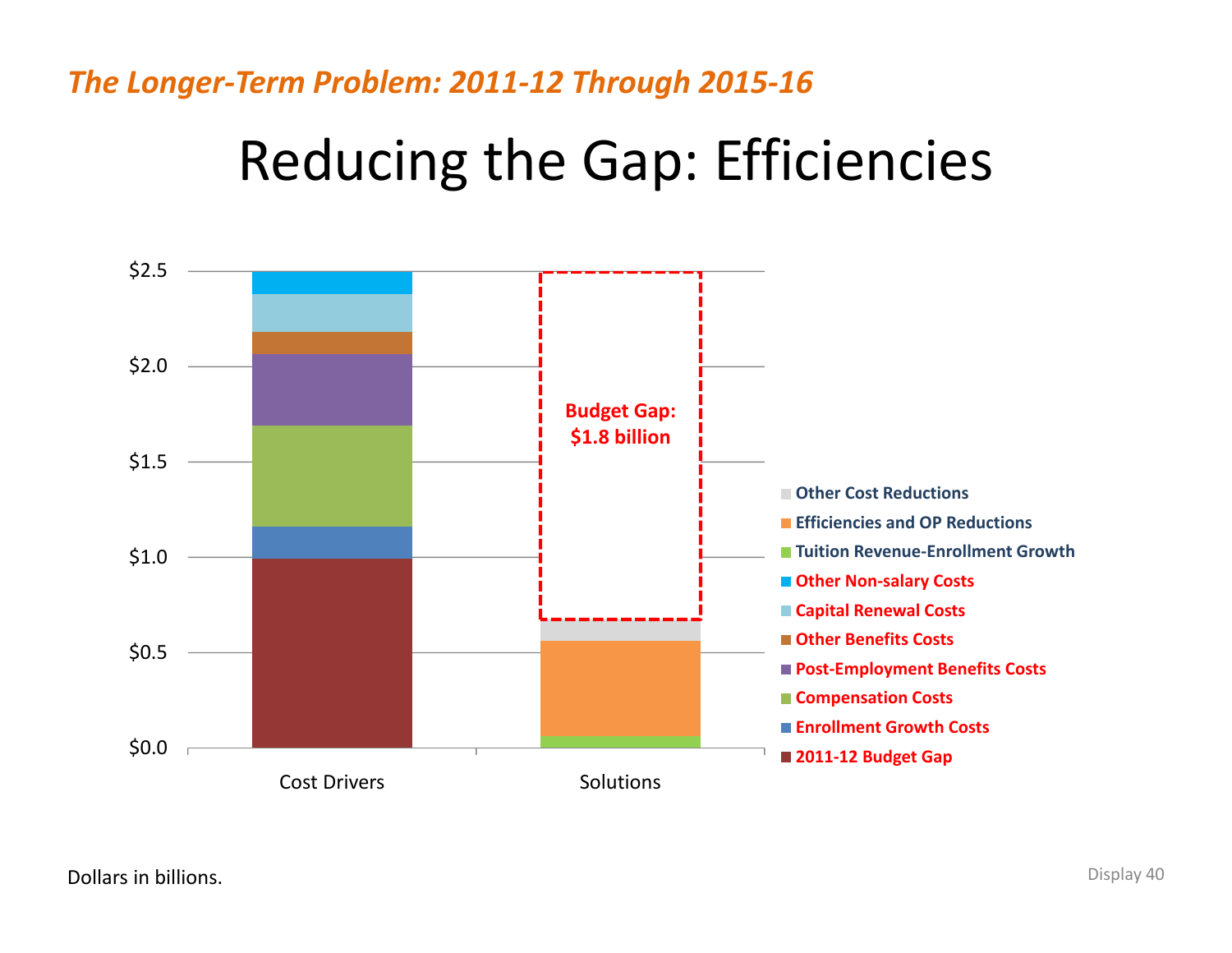## Efficiencies and Savings Assumptions

| <b>Cost Driver</b>                         | <b>Assumptions</b>                                                             |
|--------------------------------------------|--------------------------------------------------------------------------------|
| Administrative Efficiencies                | Savings of \$100 million annually, two-thirds<br>accruing to core fund sources |
| <b>UCOP Reductions</b>                     | 10% reduction in 2011-12                                                       |
| <b>Reductions in Earmarked</b><br>Programs | \$30 million reduction over two years                                          |
| <b>Employee Health Benefits</b>            | Minimized cost increases through 2015-16                                       |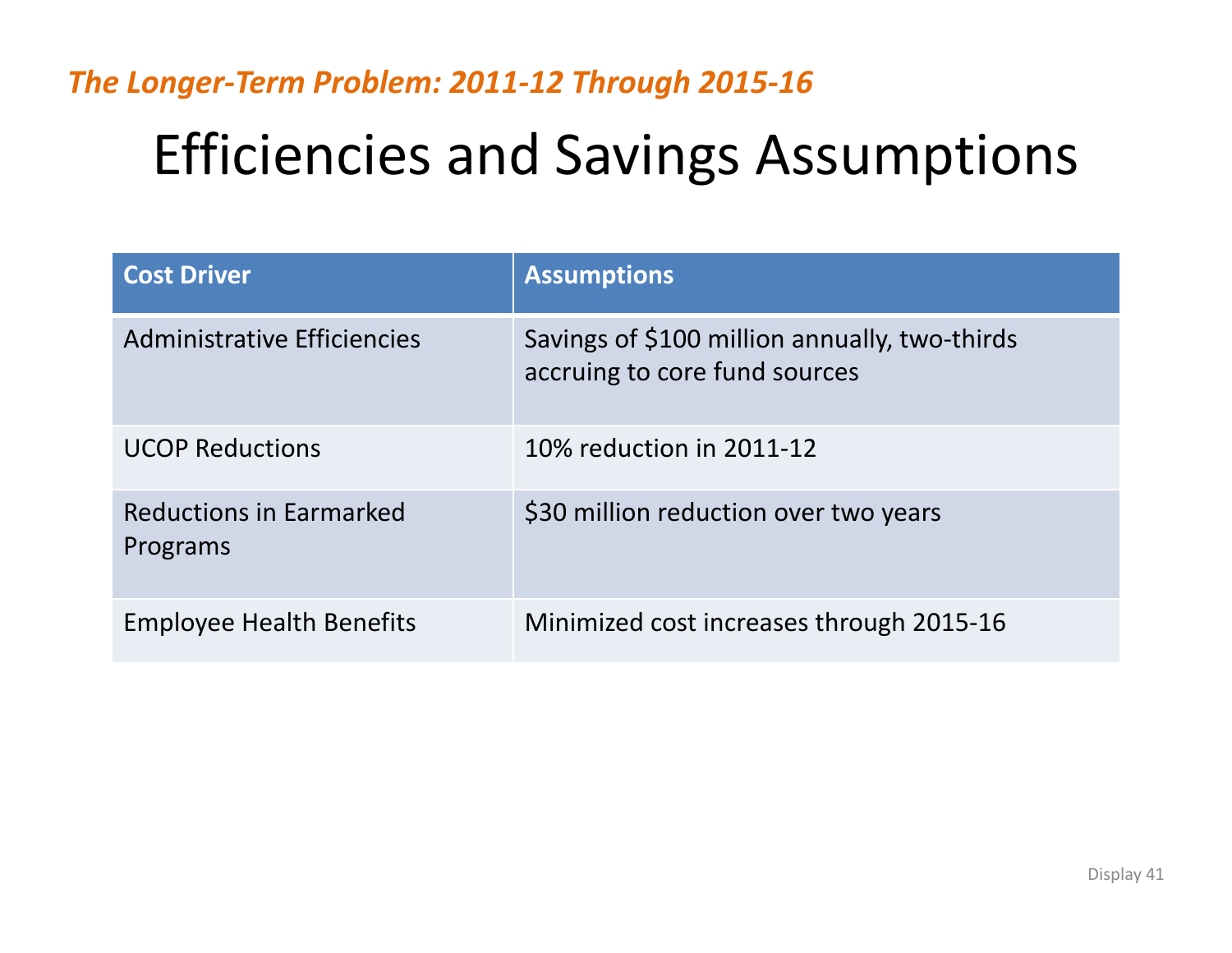### Reducing the Gap: Alternative Revenue

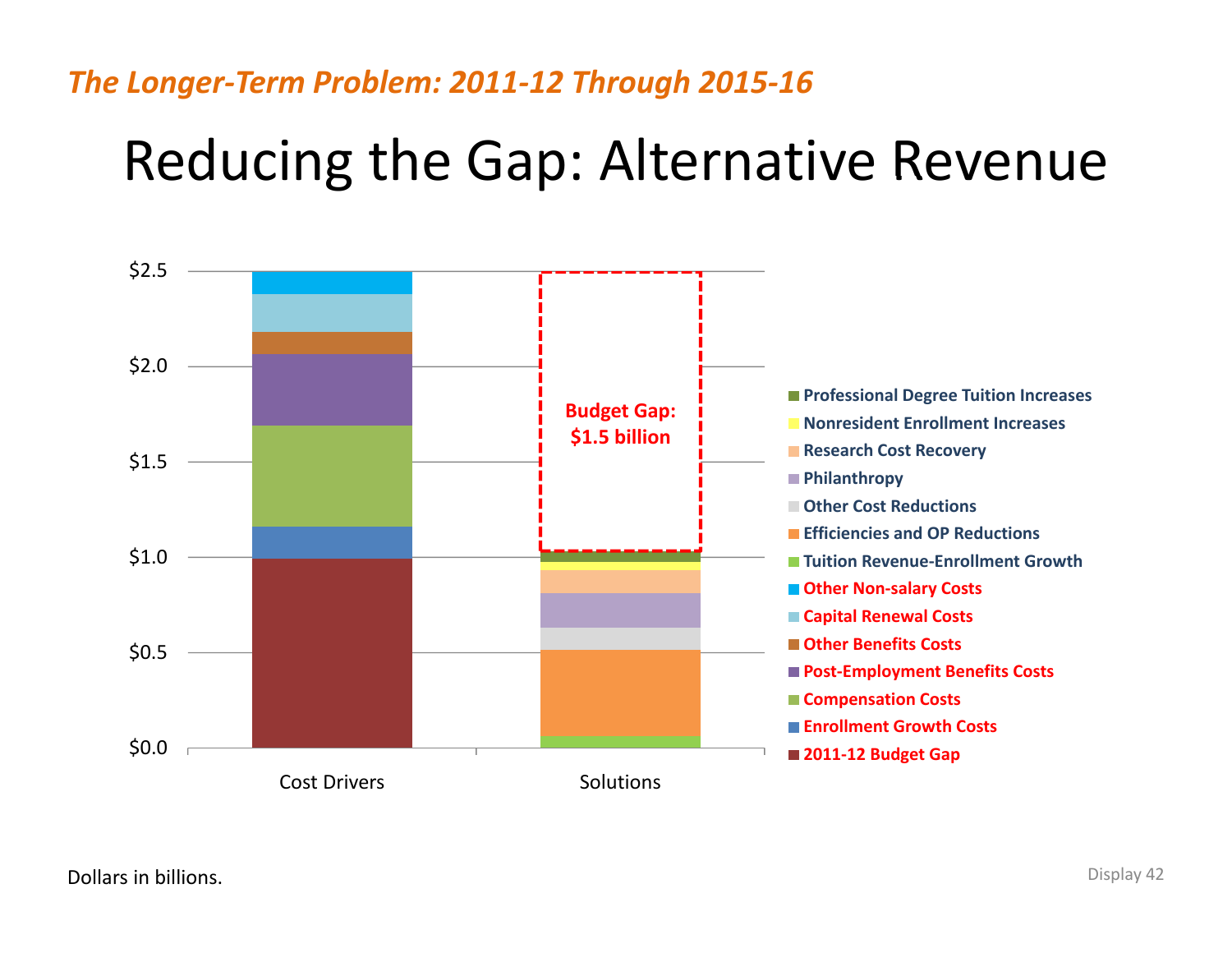### Alternative Revenue Assumptions

| <b>Cost Driver</b>                            | <b>Assumptions</b>                                                                                                    |
|-----------------------------------------------|-----------------------------------------------------------------------------------------------------------------------|
| Indirect Cost Recovery                        | \$30 million increases annually                                                                                       |
| Philanthropy                                  | \$1 billion in new unrestricted endowment<br>annually, resulting in \$45 million increases in<br>unrestricted payouts |
| Nonresident Enrollment                        | 10% annual growth in nonresident undergraduates<br>(~860 students annually), net of instructional costs               |
| <b>Professional Degree Program</b><br>Tuition | 8% annual increases                                                                                                   |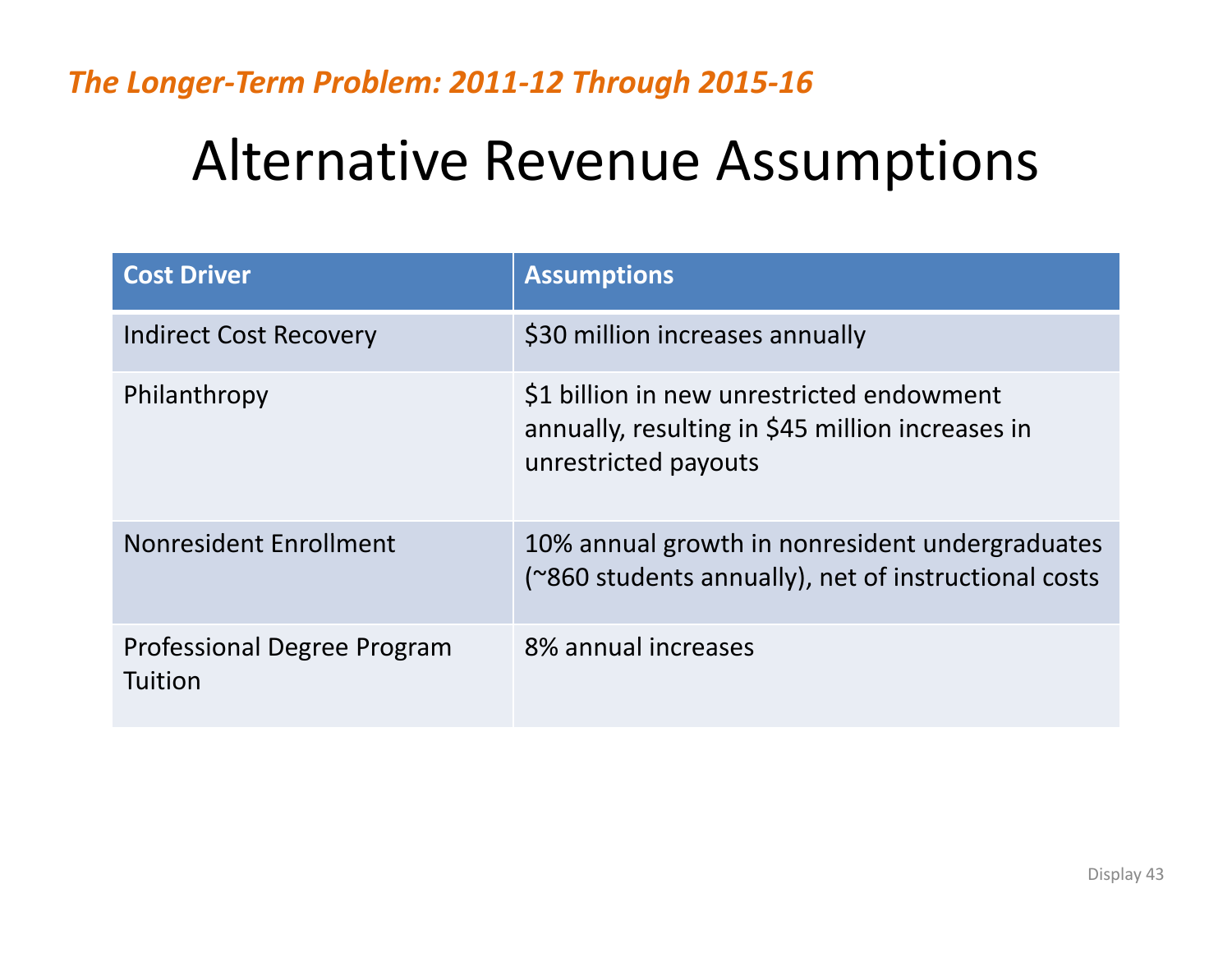### Quality Initiatives

- Improvement of student-faculty ratio
- Progress on faculty and staff salary lags
- Graduate student support
- Academic support restoration
- IT initiatives
- Additional capital renewal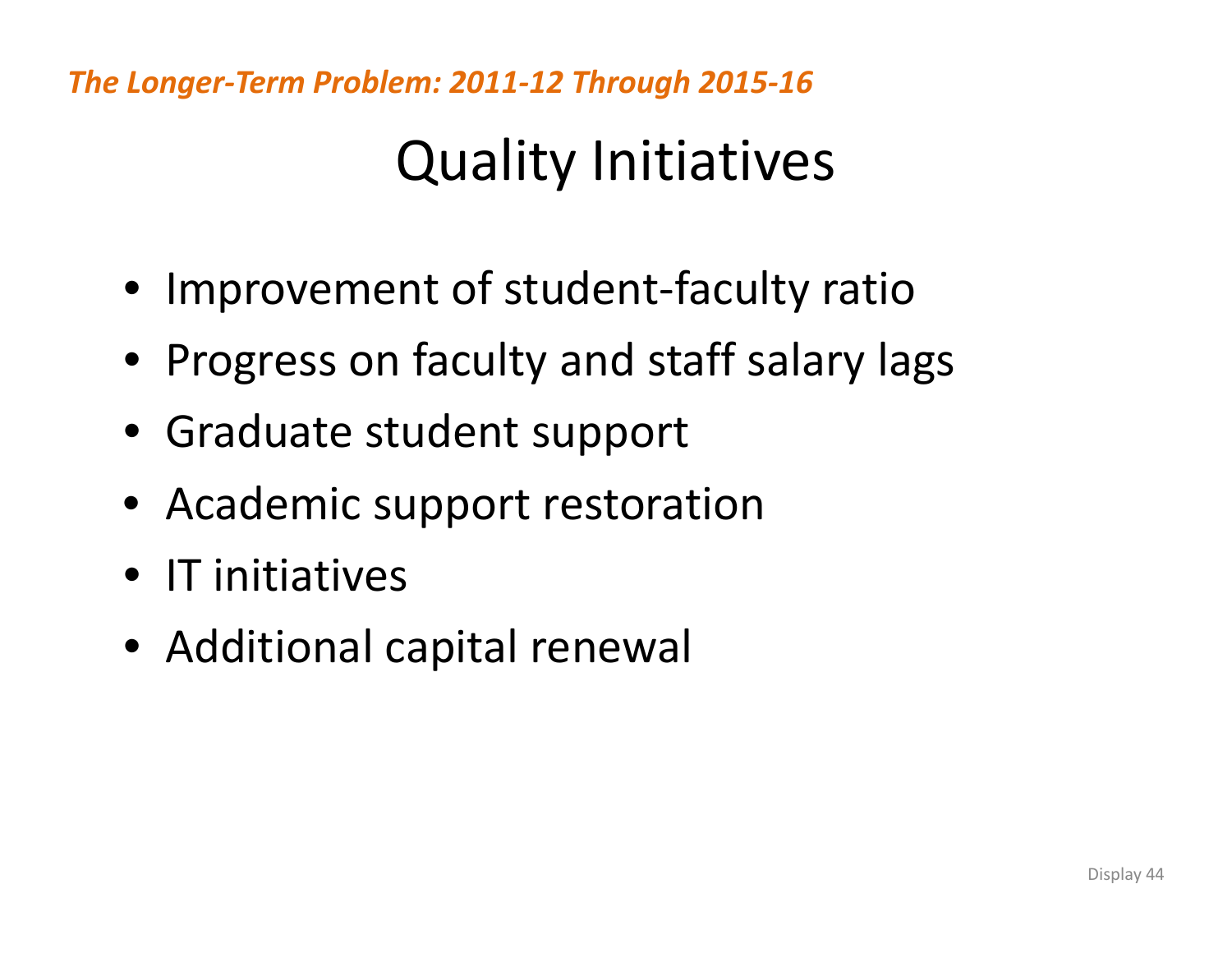# Remaining Gap: \$1.5 billion

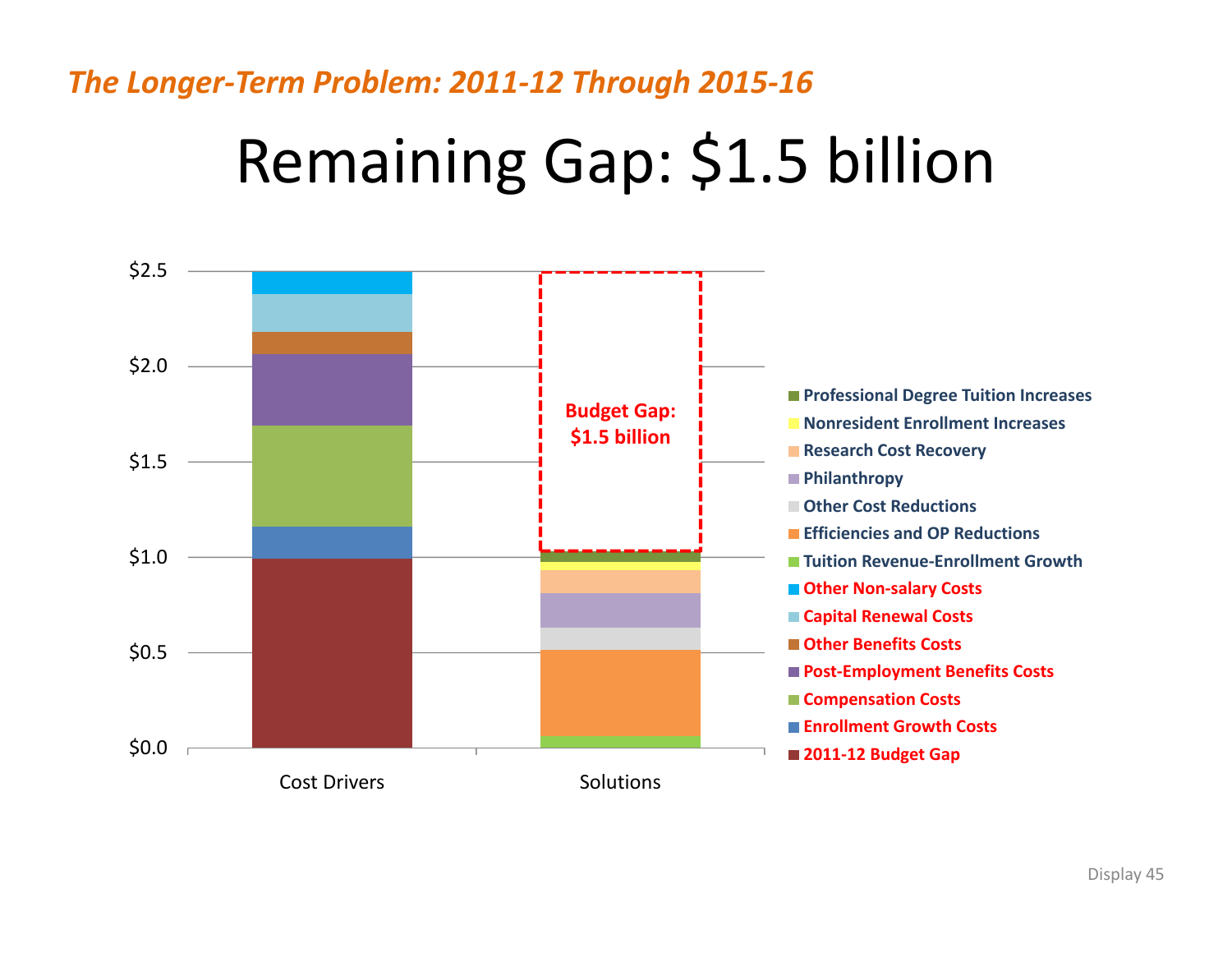#### Filling Remaining Gap with State Funds and Tuition: Annual Increases Required to Generate \$1.5B



Dollars in billions. Fee increase percentages assume 33%/50%/33% return‐to‐aid, but dollar amounts exclude return‐to‐aid.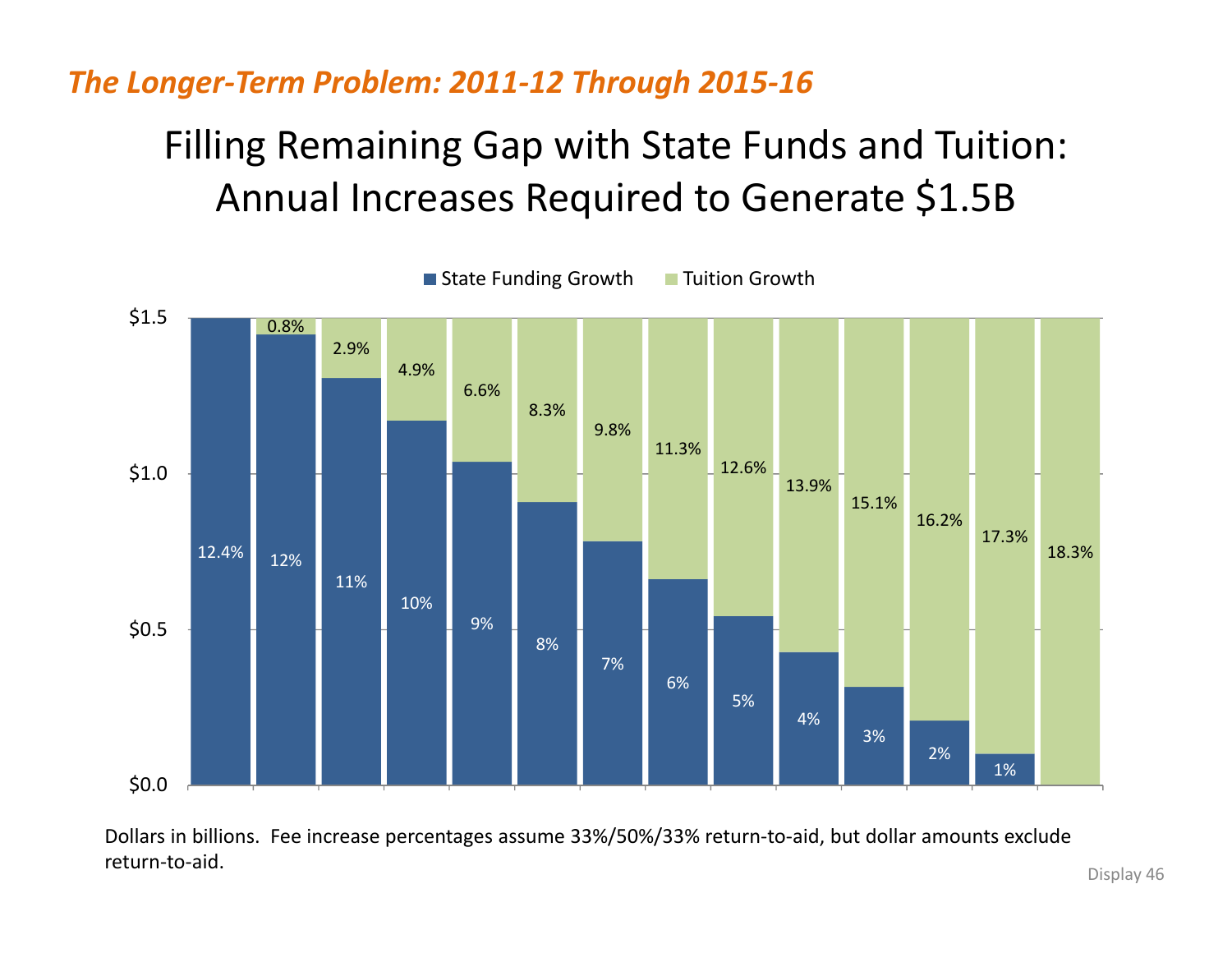State Funding and Tuition Scenarios Reducing the Remaining \$1.5B Gap *The Longer‐Term Problem: 2011‐12 Through 2015‐16*

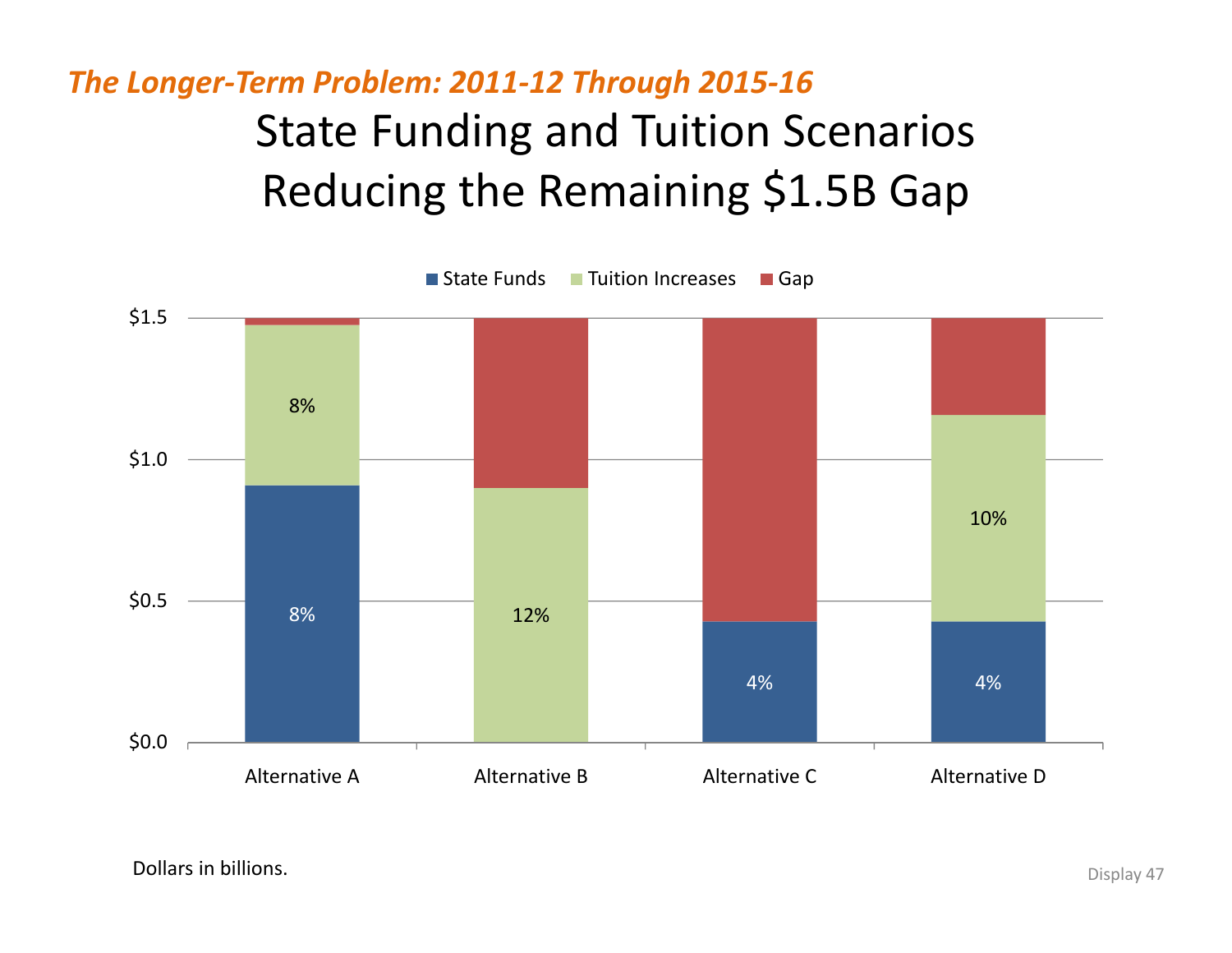#### *Additional Levers: Alternatives to State Funds and Tuition*

### Diminish Quality

- Increase student‐faculty ratio:
	- $-$  A 9.1% increase, from 21.0:1 to 22.9:1 = ~870 positions
		- = \$100 million in salaries/benefits
- •● Increase proportion of non-tenure track faculty:
	- An increase to 43.5% (from 33%) non-tenure track faculty
		- = ~1,100 tenure-track positions replaced by non-tenure track faculty
		- = \$100 million in salaries/benefits
- • Reducing staffing levels:
	- $-$  Elimination of ~1,280 staff positions = \$100 million in salaries/benefits
- $\bullet$  Consequences:
	- Reduced research funding, fewer graduate students
	- Reduced student interaction with scholars
	- Inadequate services and oversight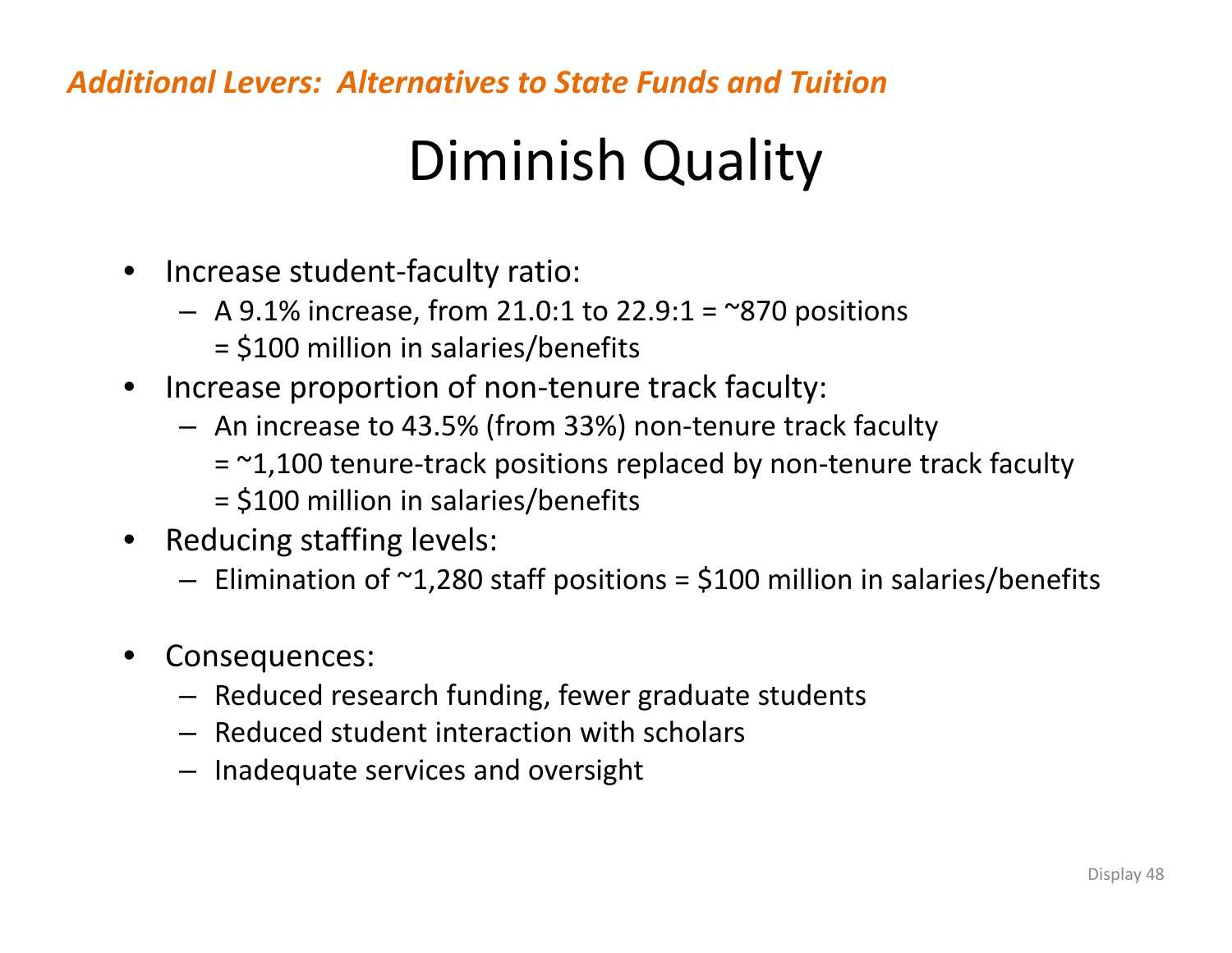*Additional Levers: Alternatives to State Funds and Tuition*

#### Limit Access

- Reduce California resident enrollment:
	- – $-$  10,000 students (~5%) = \$100 million net of tuition loss
- Increase nonresident enrollment
	- – $-$  7,700 students (~100%) = \$100 million net of costs
- Consequences:
	- Less access for Californians
	- –Abrogation of the Master Plan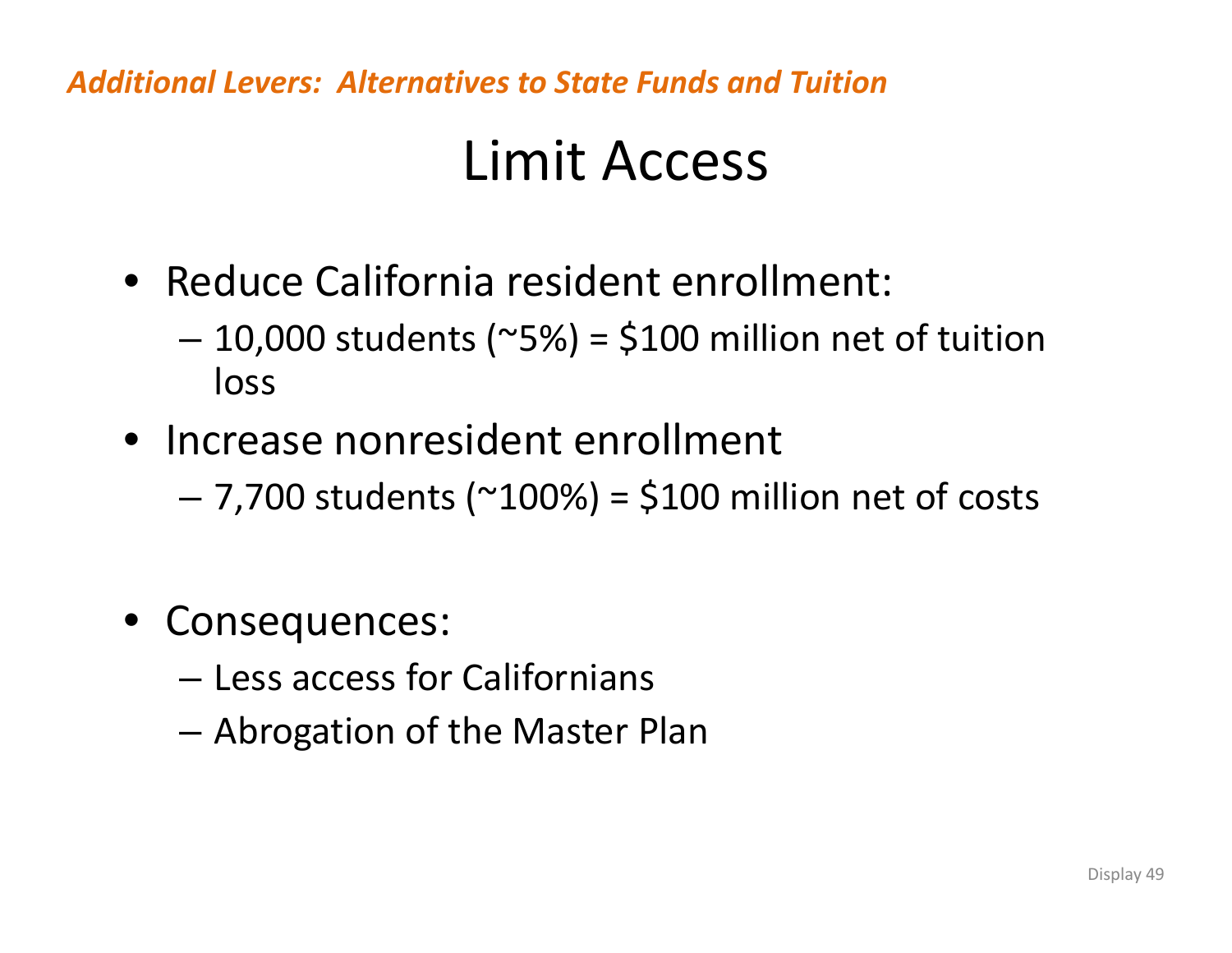*Additional Levers: Alternatives to State Funds and Tuition*

## Reduce Affordability

- Raise tuition and fees:
	- 6.4% increase <sup>=</sup> \$100 million net of aid (single year)
- Reduce return‐to‐aid:
	- – $-$  Reduce financial aid base by 11% = \$100 million
	- Reduce RTA on tuition increases to 23% <sup>=</sup> \$100 million over four years, assuming 10% tuition increases
- Consequences:
	- –— Higher contributions for middle-income families
	- – $-$  Higher student contributions among needy students